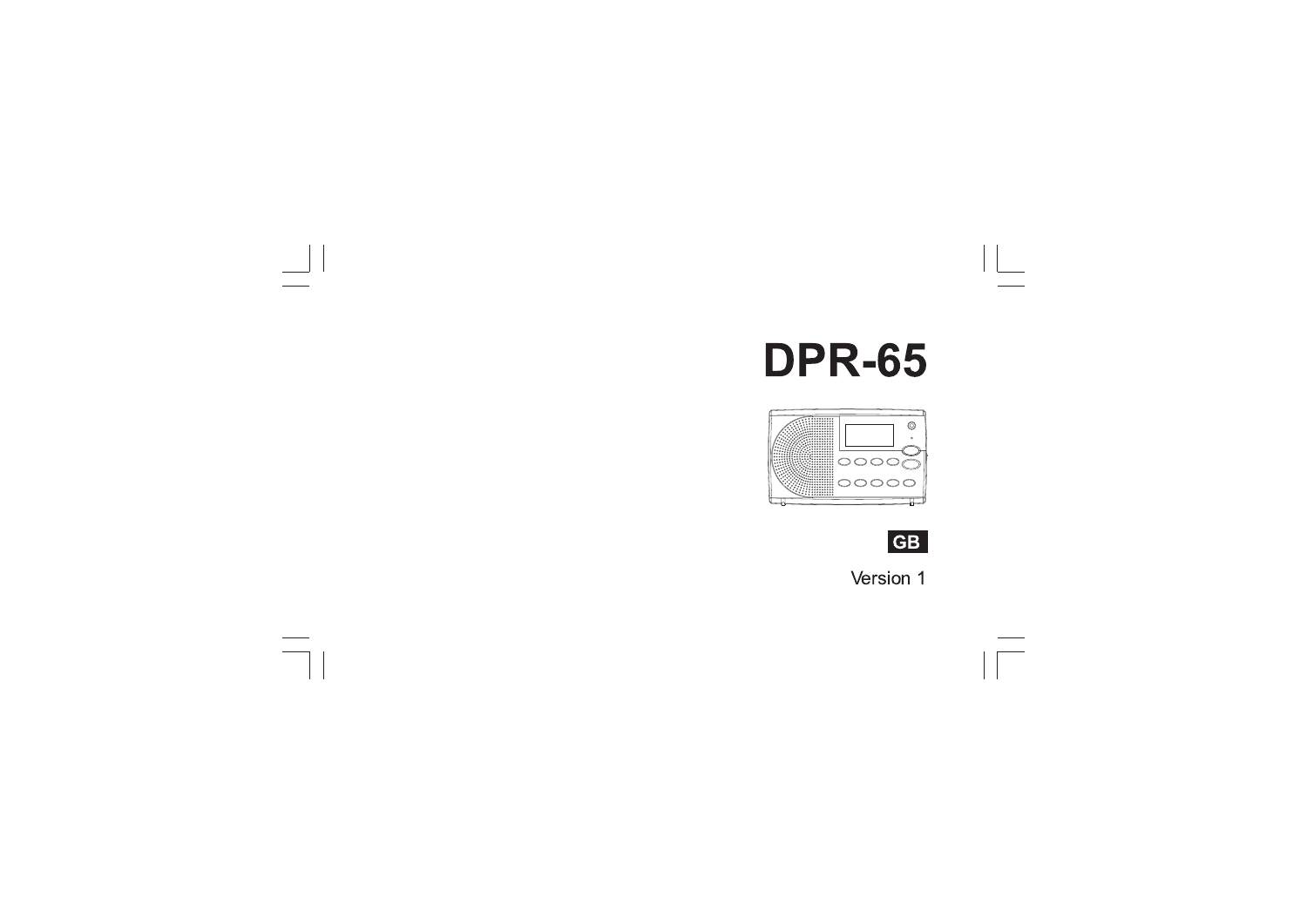# **Table of contents**

 $\Box$ 

 $\overline{\overline{\phantom{a}}\phantom{a}}$ 

| Selecting a station /           |  |
|---------------------------------|--|
| Secondary services - DAB  11-12 |  |
|                                 |  |
| Finding new stations - DAB  14  |  |
|                                 |  |
|                                 |  |
|                                 |  |
|                                 |  |

| Presetting stations / Recalling a preset - DAB |  |
|------------------------------------------------|--|
|                                                |  |
| Stereo / Mono setting - FM  23-24              |  |
| Scan sensitivity setting - FM  25-26           |  |
| Software version / System reset  27-28         |  |
| Headphone socket / Display backlight  29       |  |
| Specifications / Circuit features  30          |  |

 $\mathbf{L}$ 

 $\begin{array}{c} \hline \hline \hline \hline \hline \hline \hline \end{array}$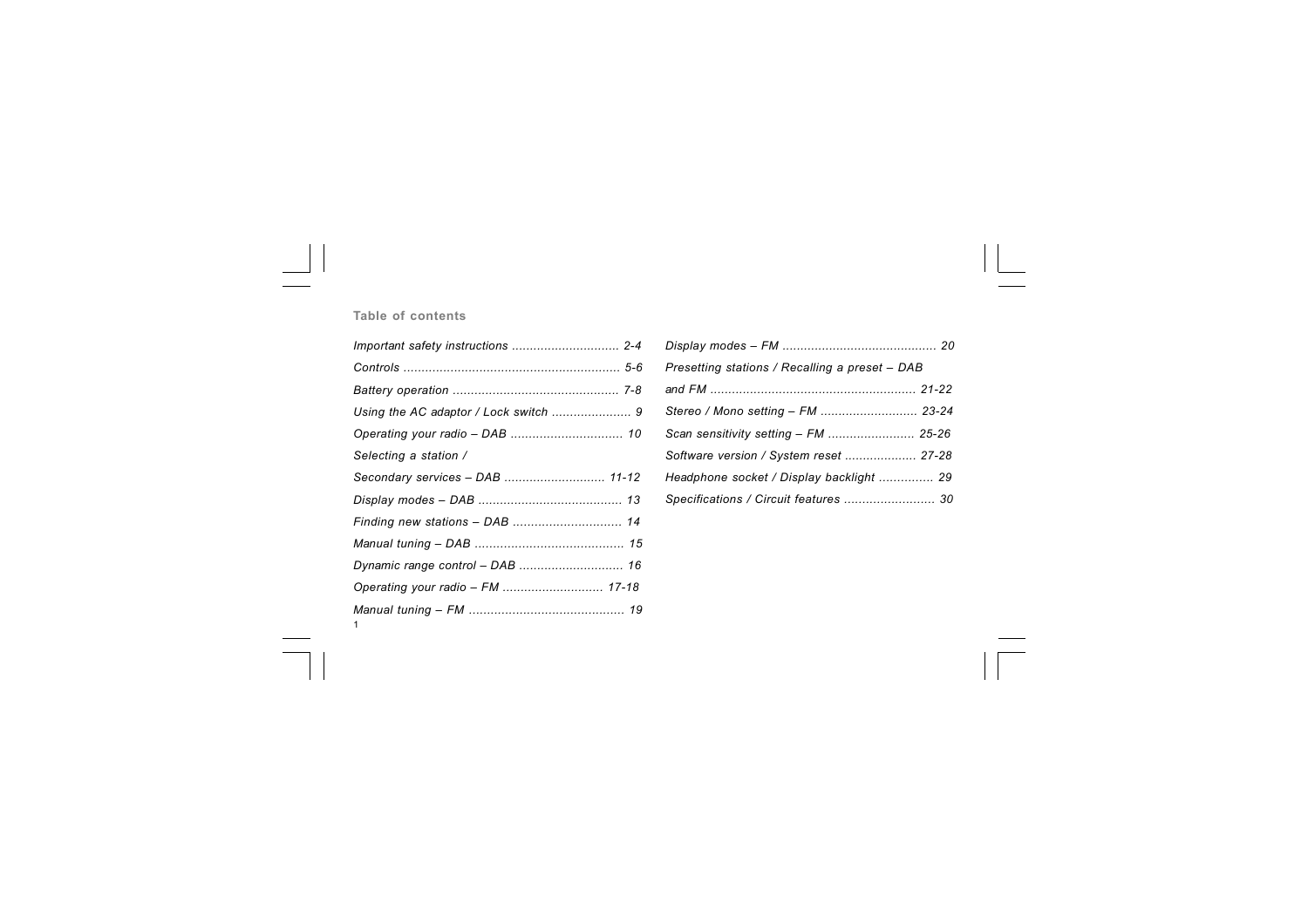## **Important safety instructions**

- 1. Read and understand all safety and operating instructions before the radio is operated.
- 2. Retain instruction: The safety and operating instructions should be retained for further reference.
- 3. Heed warnings. All warnings on the appliance and operating instructions should be followed.
- 4. Follow all operations and use instructions.
- 5. Water and moisture: The appliance should not be used near water. Do not use near a bathtub, washbowl, laundry tub, kitchen sink, wet basement, swimming pool, etc.
- 6. Unplug the radio from the AC power outlet before cleaning. Use only a damp cloth for cleaning the exterior of the radio.
- 7. Do not place the radio on an unstable cart, stand, bracket or table. The radio may fall, causing serious personal injury and damage to the radio.
- 8. Ventilation: This radio should be situated so that its location or position does not interfere with its proper ventilation. For example, the radio should not be used on a bed, sofa, rug or other soft surfaces that may block the ventilation openings. It should not be placed in a built-in situation like a cabinet that may reduce air flow through the ventilation openings.
- 9. Power sources: The radio should be operated only from the type of power source indicated on the marking label. If you are not sure of the type of power supply to your home, consult your radio dealer or power company.

2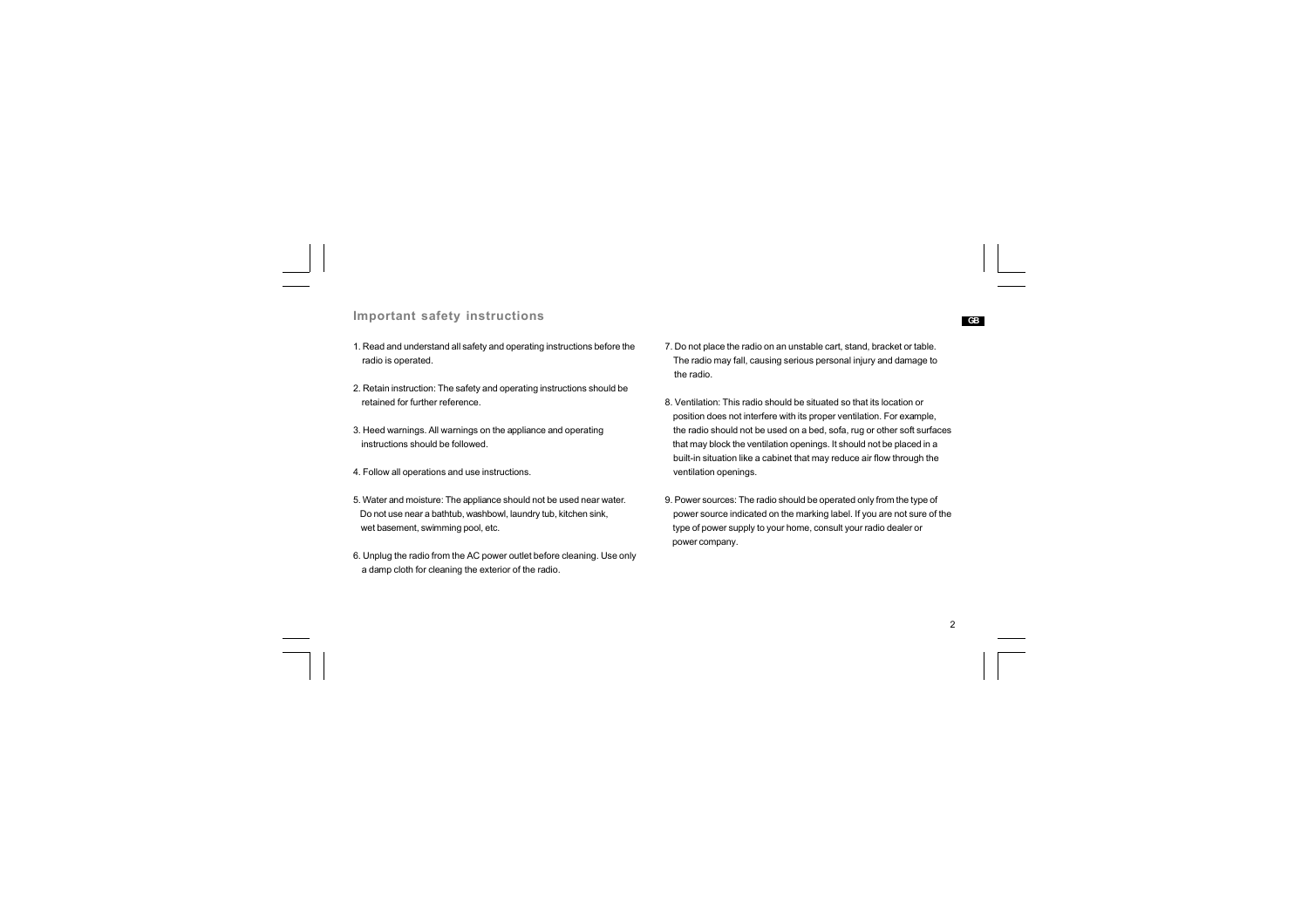- 10. Mains adaptor: The mains adaptor should be positioned so it is not walked on, pinched, or items placed on top of it. Pay particular attention to wires at plugs, convenience receptacles, and the point where they exit from the unit. Unplug the mains adaptor by gripping the adaptor, not the wire. Operate the radio using only the current type of power source indicated. If you are not sure of the type of power supply to your home, consult your dealer or local power company.
- 11. Do not overload wall outlets or extension cords. This can result in a risk of fire or electrical shock. Never insert objects of any kind into the radio through opening. The objects may touch dangerous voltage points or short out parts. This could cause a fire or electrical shock.
- 12. If the radio is left unattended or unused for long periods of time, unplug it from the wall outlet. This will prevent damage caused by unplug it from the wall outlet. This will prevent damage caused by lightning or power line surges.

- 13. If the radio is left unattended and used for a long period of time, remove the batteries. The batteries may leak and damage furniture or your radio.
- 14. Do not attempt to service the receiver yourself. Removing the cover may expose you to dangerous voltage, and will void the warranty. Refer all servicing to authorized service personnel.
- 15. Never push objects of any kind into this radio through opening as they may touch dangerous voltage points or short-out parts that could result in a fire or electric shock. Never spill liquid of any kind into the product.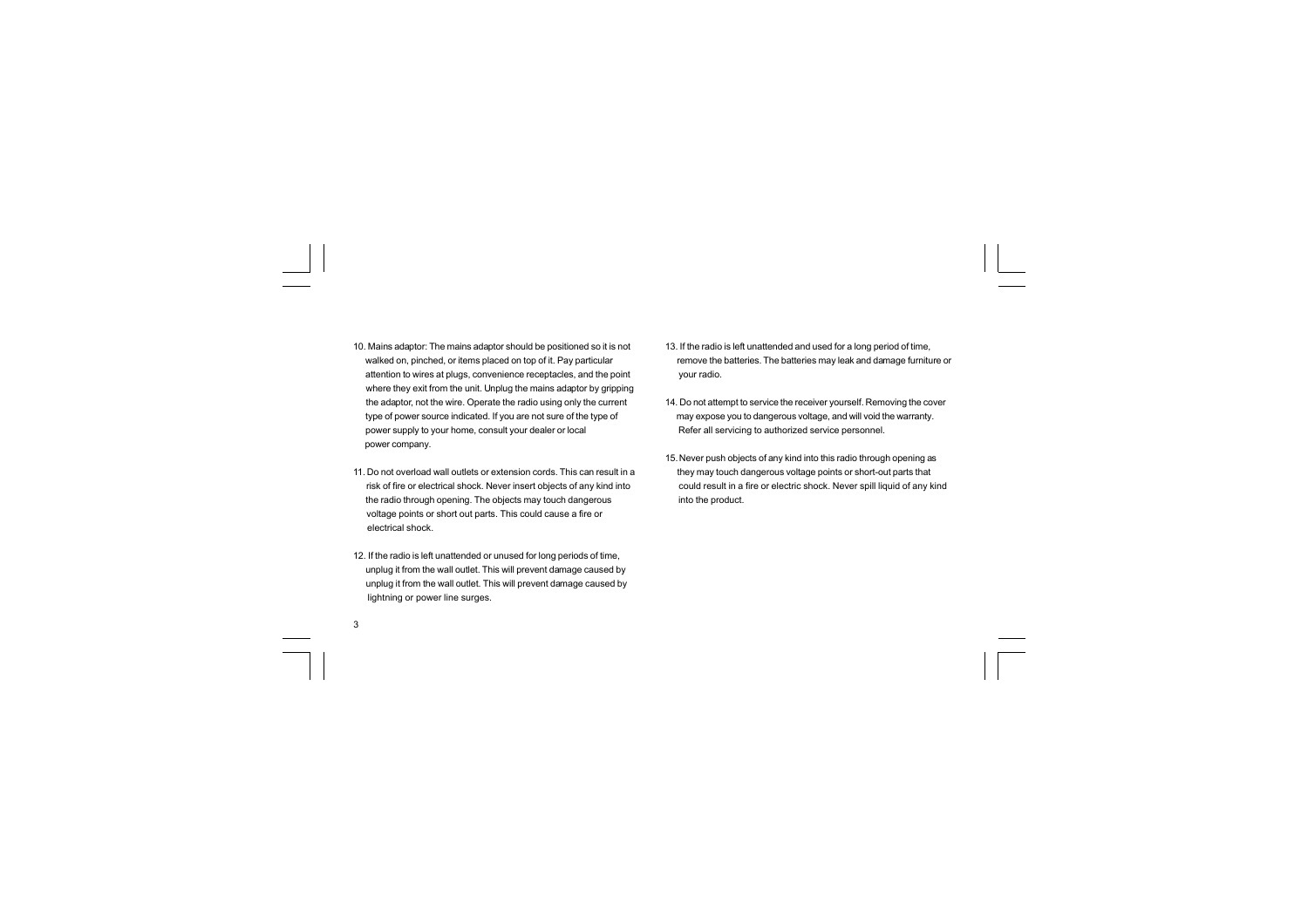16. The appliance should be serviced by qualified service personnel when:

A. The power supply cord or the plug has been damaged.

B. Objects have fallen or liquid had been spilled into the radio.

C. The radio has been exposed to rain or water.

 $\overline{\neg}$ 

D. The radio does not appear to operate normally or exhibits a marked change in performance.

 $\begin{array}{c|c} \begin{array}{c} 4 \\ \hline \end{array} & \begin{array}{c} \begin{array}{c} \begin{array}{c} \begin{array}{c} \end{array} \\ \end{array} \\ \hline \end{array} \\ \end{array} \\ \begin{array}{c} \begin{array}{c} \end{array} \\ \end{array} \\ \end{array} \end{array}$ 

**GB**

E. The radio has been dropped, or the enclosure damaged.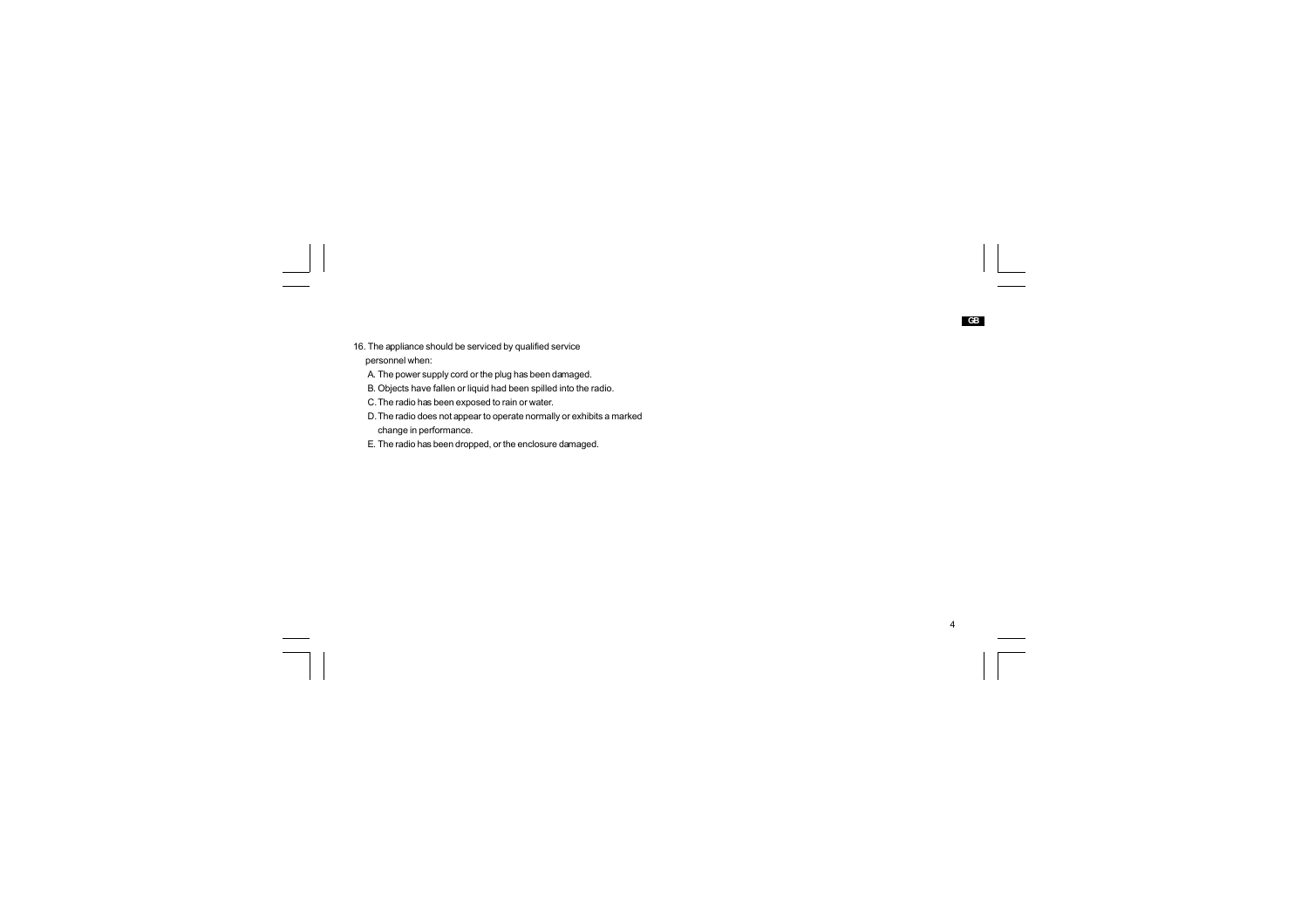**Controls and connections**



1. Speaker

2. LCD display

3. Power on/off

- 4. Charge / Battery Low indicator
- 5. Tuning Up / Down buttons
- 6. Select button
- 7. Info button

- Autotune button 9.
- 10. Band button
- 11. Volume control
- 12. Alkaline/NiMH/NiCad rechargeable battery switch
- 13. Headphone socket
- 14. DC jack socket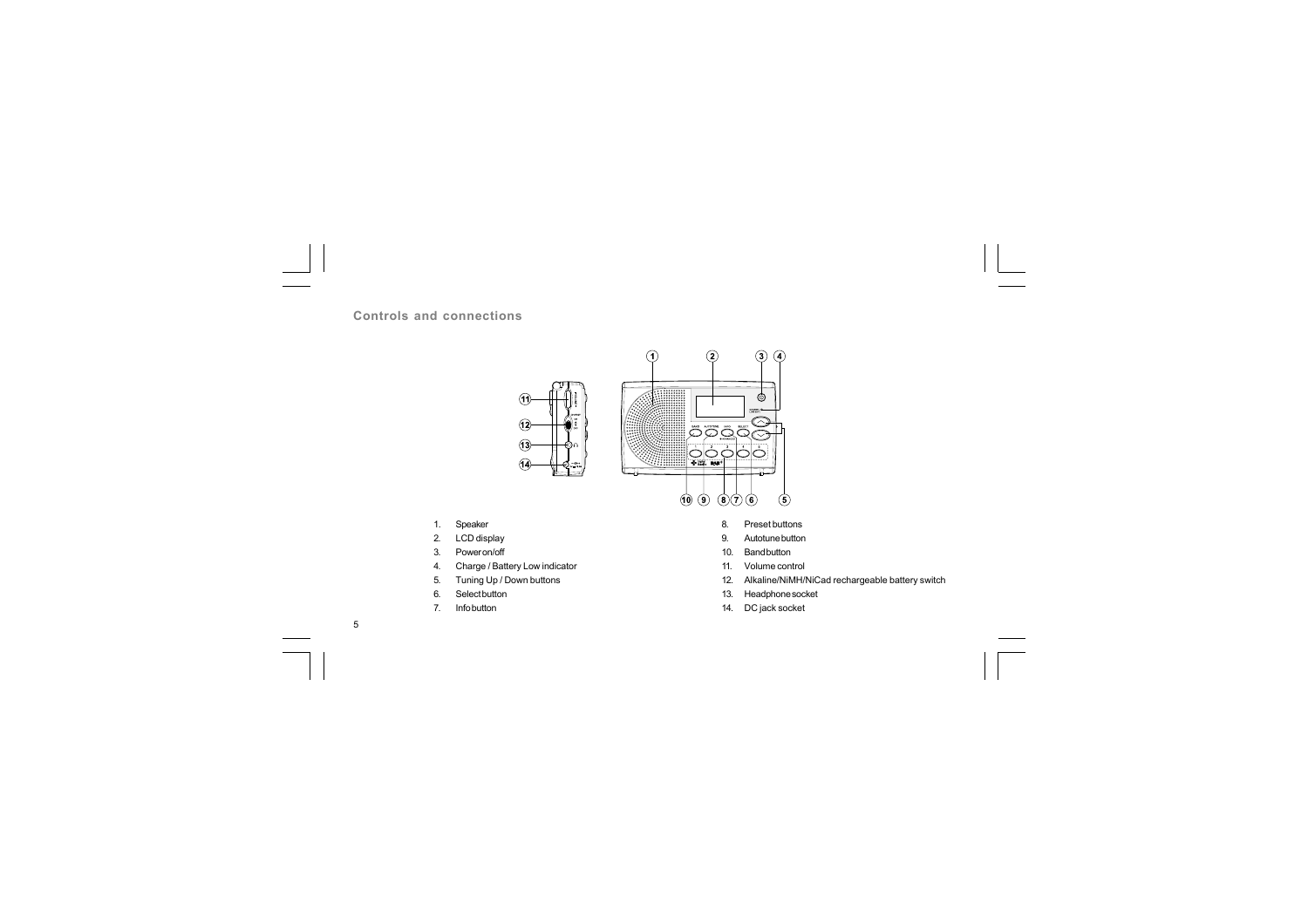





6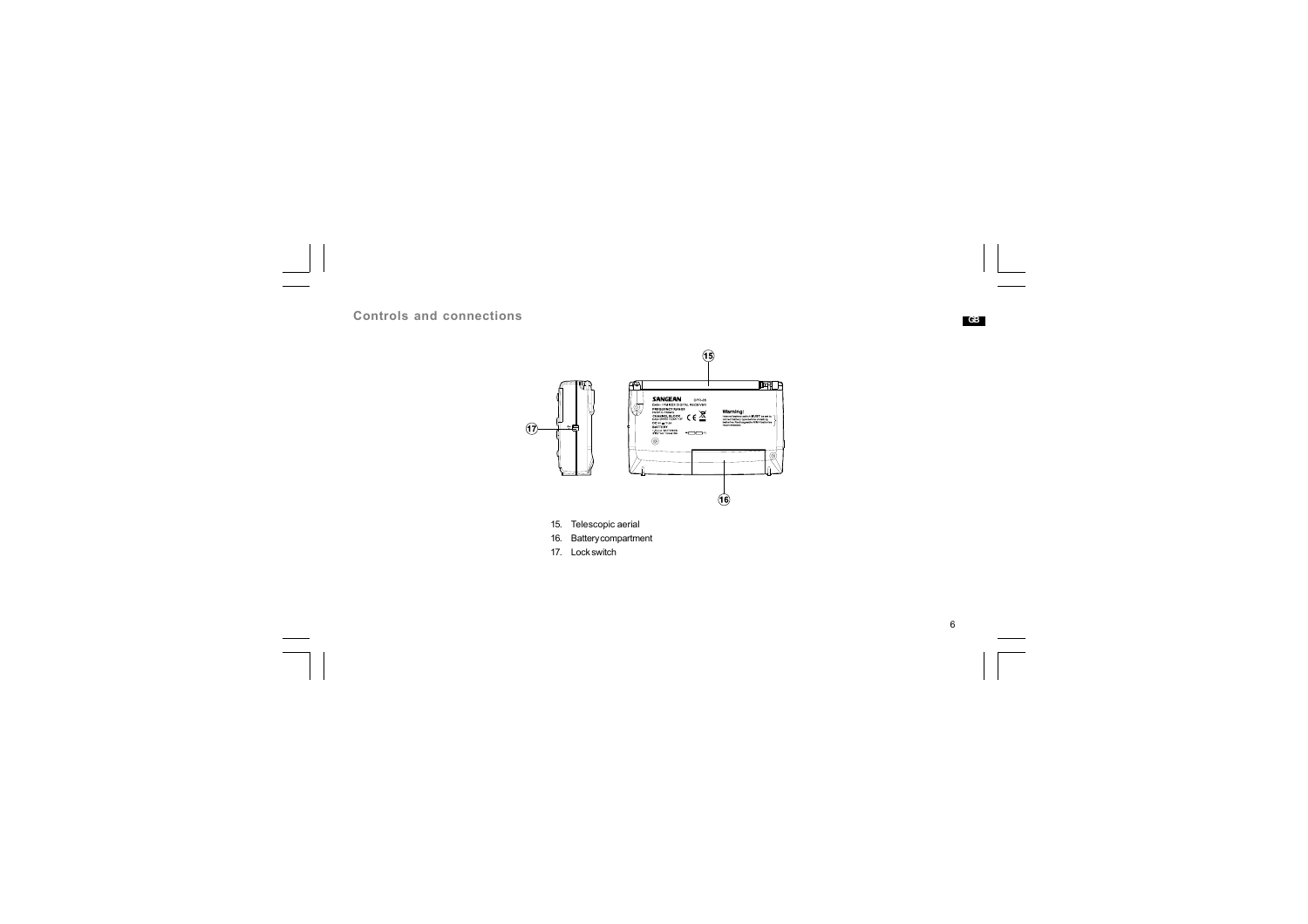## **Battery operation**

1. Remove the battery compartment cover on the back of the unit by sliding the cover downwards. Open the battery compartment door. Note:

Before you insert the batteries, if you use non-rechargeable batteries, make sure the NiMH/NiCad/Alkaline switch which located on the side of the unit is switched to OFF. If you use rechargeable batteries, make sure to switch NiMH/NiCad/Alkaline switch to ON.

- 2. Insert two LR6 (AA size) batteries into the space in the compartment. Take care to ensure all batteries are inserted with the correct polarity as shown on the rear of your radio. Close the battery compartment door.
- 3. When the battery capacity drops below a certain level the low battery indicator will light. When you see this indicator you should replace the batteries as soon as it is convenient to do so. Reduced power, distortion and a "stuttering" sound are also signs that the batteries may need replacing.

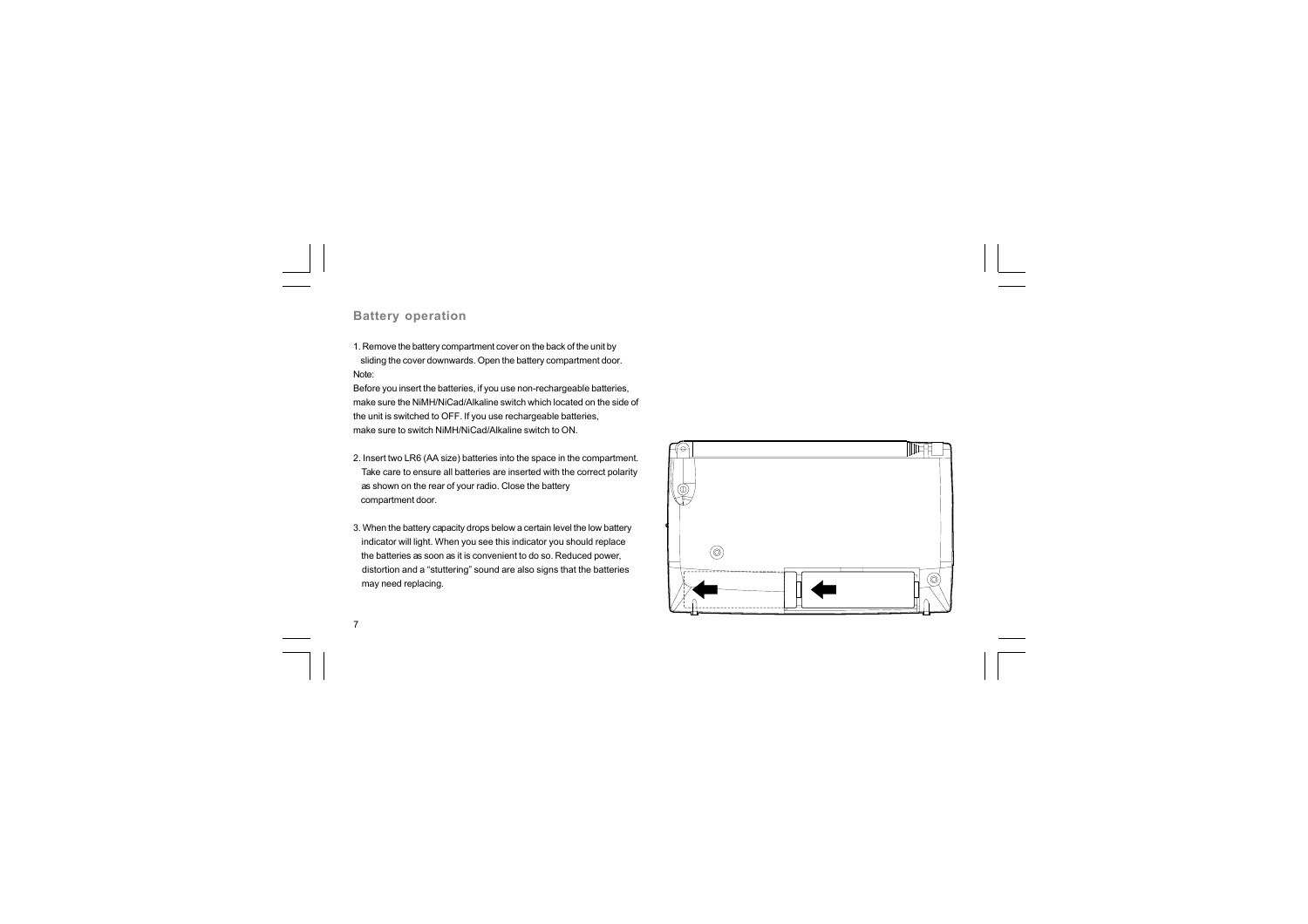4. If the radio is not to be used for any extended period of time it is recommended that the batteries are removed from the radio. We would recommend for economy that the DPR-65 is used via the mains adaptor whenever possible with battery operation for occasional use only.

#### *IMPORTANT:*

The batteries should not be exposed to excessive heat such as sunshine, fire or the like. After use, disposable batteries should if possible be taken to a suitable recycling center. On no account should batteries be disposed of by incineration.

#### Note:

The batteries can be charged only when the radio is off. Connect the mains adaptor into the DC jack socket to charge the batteries. Be sure the battery type switch is set to ON. Charge new batteries fully the first time before first use. This can take longer depending on the capacity of the rechargeable batteries.

Do not use a mix of old and new rechargeable batteries. Do not use a mix of full and empty rechargeable batteries. Do not use batteries that have a different mAh capacity. Do not use damaged or leaking batteries.

 $\overline{1}$ 

**GB**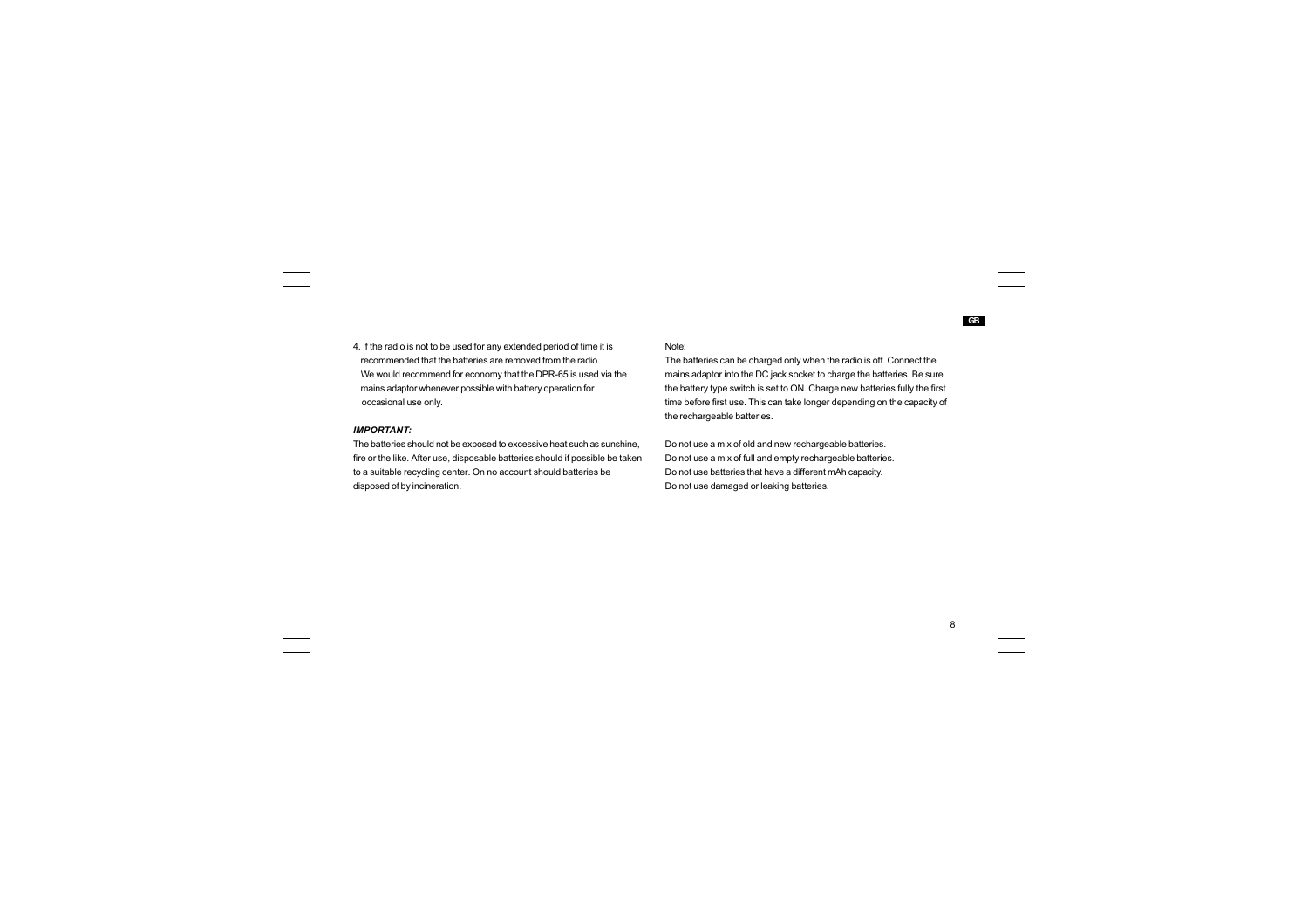## **Using the AC adaptor**

Your radio is supplied with a Mains Adaptor.

1. Place your radio on a flat surface.

2. Insert the adaptor plug into the DC socket located on the left hand side of your radio.

3. Plug the adaptor into a mains socket outlet. Whenever the adaptor is used with the radio, it will take power from the mains rather than from the batteries.

*The AC adaptor should be disconnected from the mains supply and the radio when not in use.*

#### *IMPORTANT:*

 $9$ The mains adaptor is used as the means of connecting the radio to the mains supply. The mains socket used for the radio must remain accessible during normal use. In order to disconnect the radio from the mains completely, the mains adaptor should be removed from the mains adaptor socket outlet completely.

#### **Lock switch**

The lock switch is used to prevent unintentional operation of your radio.

1. Set the Lock switch located on the side of your radio to the "Lock" position  $O<sub>II</sub>$  and the power and all other buttons will be disabled. This will prevent accidental operation when your radio is packed in a suitcase or travel bag.

2. To release the lock, slide the Lock switch down to the "Unlock" position  $\blacktriangle$ .

#### *IMPORTANT:*

'Key Locked' will show on the display if pressing the buttons when the radio is locked. The radio will not be able to be turned on if locking the radio when it's in power off mode.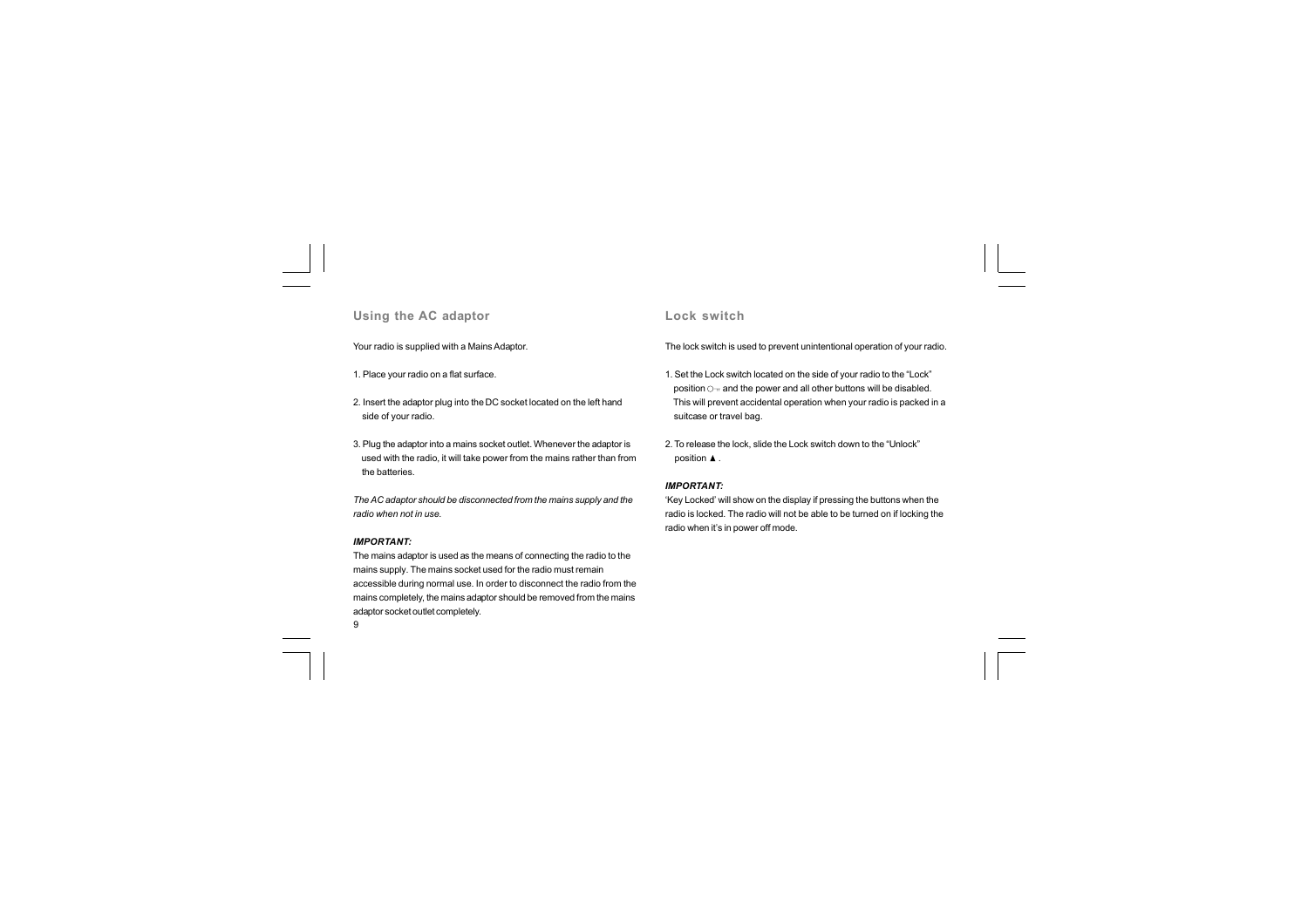## **Operating your radio – DAB**

1. Carefully extend the telescopic aerial.

2. Press the Power On/Off button to switch on your radio. The display will show "Welcome to Digital Radio" briefly.

- 3. If this is the first time the radio is used a quick scan of the Band III DAB channels will be carried out. The display will show "Welcome to DAB". If the radio has been used before the last used station will be selected.
- 4. During the scanning process, as new stations are detected the station counter on the right hand side of the display will increase and stations will be added to the list. The lower line of the display shows a bar-graph indicating progress of autotune.
- 5. When the scanning is complete the first station (in numeric-alpha order 0…9…A….Z) will be selected.
- 6. If the station list is still empty after the scan your radio will display "No DAB station".
- 7. If no signals are found it may be necessary to relocate your radio to a position giving better reception.

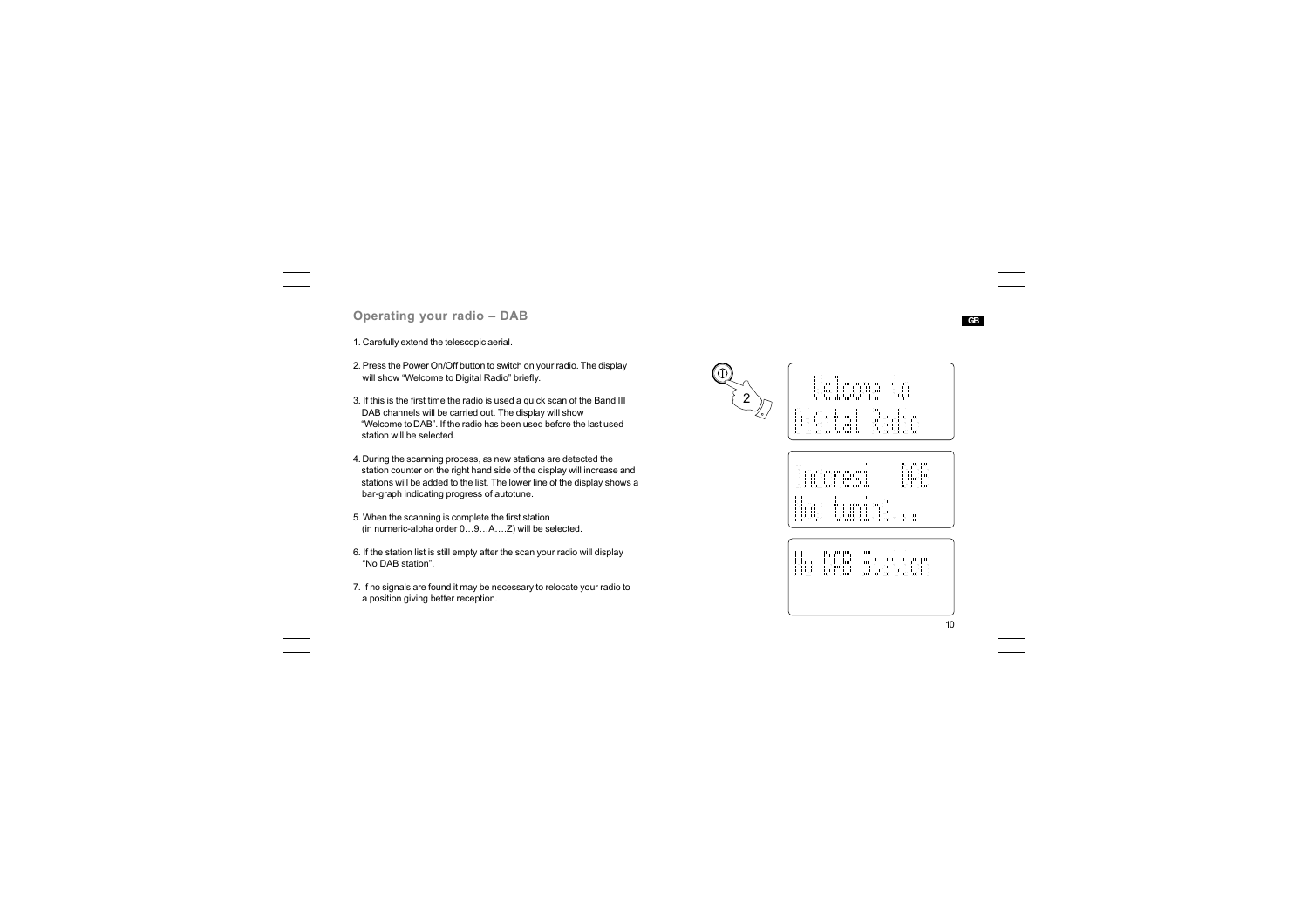# **Selecting a station –DAB**

1. The top line of the display shows the name of the station currently selected.

2. Press the Tuning Up/Down buttons to scroll through the list of available stations.

3. Press and release the Select button to select the station. The display may show "Now tuning…" while your radio finds the station.

4. Adjust the Volume control to the required setting.

#### Note:

11

If after selecting a station the display shows "Not Available" it may be necessary to relocate your radio to a position giving better reception.



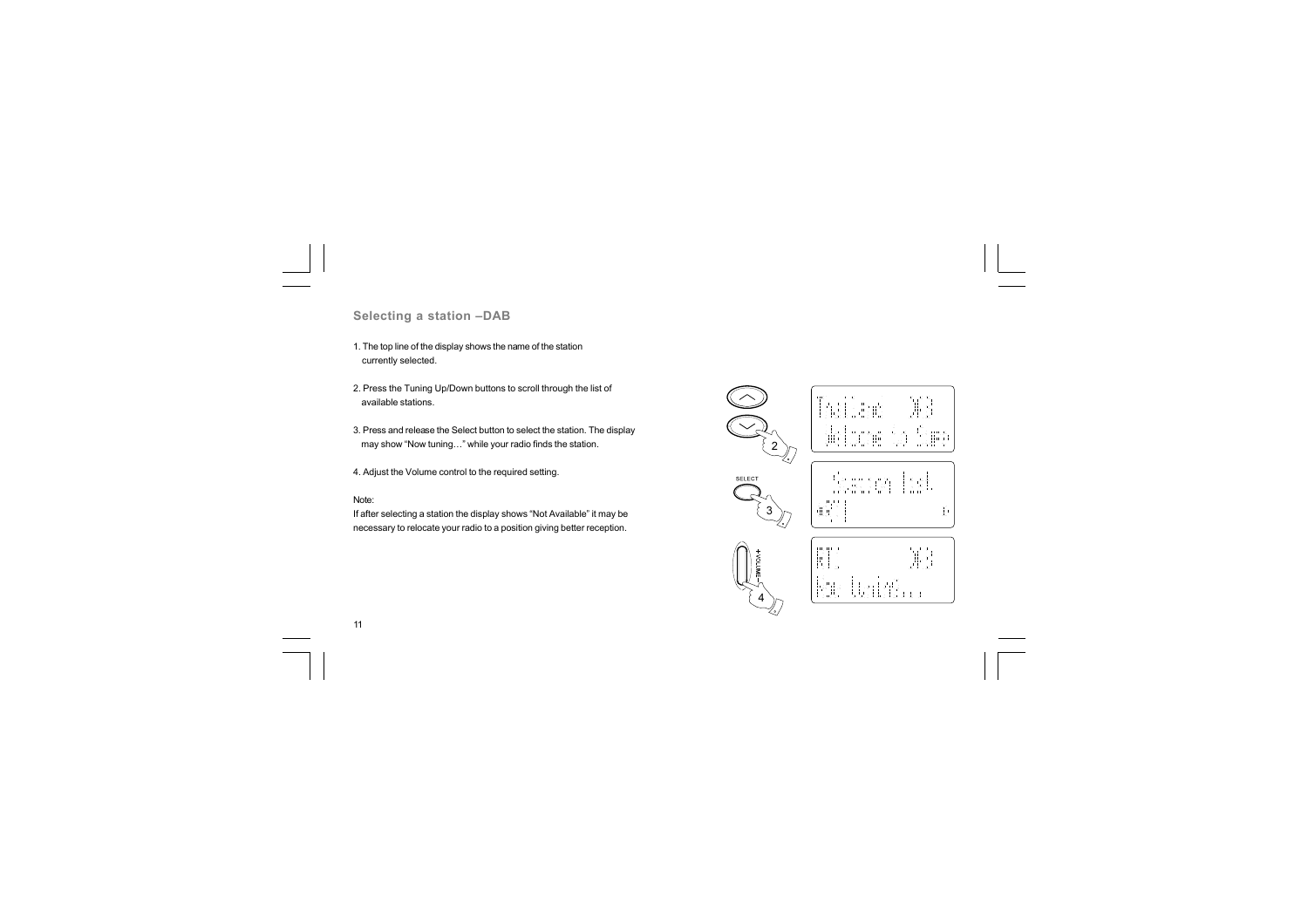# **Secondary services – DAB**

1. Certain radio stations have one or more secondary services associated with them. If a station has a secondary service associated with it the display will show  $*$  next to the station name on the station list. The secondary service will then appear immediately after the primary service as you press the Tuning Up button.

2. Press the Select button to select the station.



2

12  $\sqrt{2}$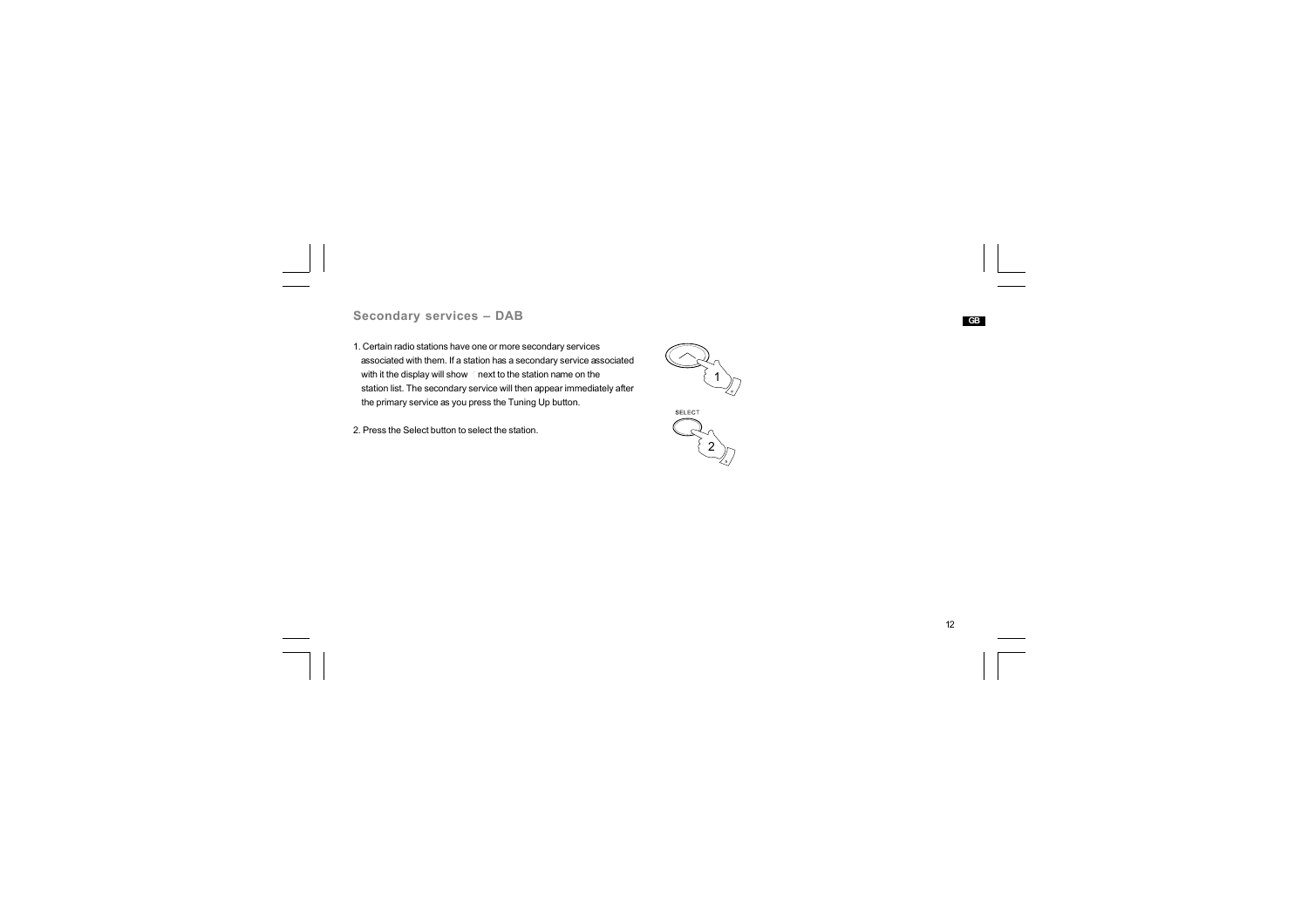# **Display modes – DAB**

# Your radio has seven display modes:

1. Press the Info button to cycle through the various modes.

| a. Scrolling Text        | Displays scrolling text messages such as<br>artist/track name, phone in number etc.             |
|--------------------------|-------------------------------------------------------------------------------------------------|
| b. Program Type          | Displays the type of station be listened to e.g.<br>Pop, Classic, News etc.                     |
| c. Multiplex Name        | Displays the name of DAB multiplex to which<br>the current station belongs.                     |
| d. Time and Date         | Displays the current time and date.                                                             |
|                          | e. Channels & Frequency Displays the frequency of DAB multiplex for<br>the station listened to. |
| f. Bit rate & Audio type | Displays the digital bit rate & audio type for<br>the station being listened to                 |
| g. Signal Strength       | Displays a graph showing the signal strength<br>for the station being received.                 |

| INFO<br><b>ADVANCE</b><br>1<br>ی⁄ | <b>HELL</b><br><b>111 111 1111</b><br>1.1.1.1.1.1<br>$\cdots$<br>$\sim$<br><br>.   .<br>marrang<br><b><i><u><i><u>Filled</u></i></u></i></b><br>MTM.<br>$\mathbf{r}$<br>٠<br>111<br>iis Isaaca<br>Supa<br><b>10 10</b><br>88:COMP<br>ŦΩ<br><br>11 11 11 11 11 1 11 1<br>in in<br><br>f me                                                                                                  | 1100 1<br><b>111 10 110</b><br>$1 - 10$<br>1.1.1.1.1<br>$\sim$<br>л.<br>$m + n - n +$<br>.<br>.   .<br>. .<br>.<br>٠<br>10 11 11<br>.<br>.<br>×<br><b><i><u><i><u>FINITI 1</u></i></u></i></b><br>.<br>.<br>M FILM<br><b>ALC</b><br>1. 1999. 19<br>MO T<br>filihos<br>×<br>111111<br>- 2<br>$\sim$ $\chi$<br>- 7<br>$1 - 11$<br>- 61<br>1.11<br>٠<br>w<br>1.11<br>nien.<br>٠ |
|-----------------------------------|--------------------------------------------------------------------------------------------------------------------------------------------------------------------------------------------------------------------------------------------------------------------------------------------------------------------------------------------------------------------------------------------|------------------------------------------------------------------------------------------------------------------------------------------------------------------------------------------------------------------------------------------------------------------------------------------------------------------------------------------------------------------------------|
|                                   | <b>DOM: N</b><br>00 00 000<br>٠<br>14<br><b>FREE</b><br>$\cdots$<br>18<br>an an air<br>.<br>.<br>1821 F.WIN<br>1 11 1 m<br>$1 - 111111111111$<br>11191 I SH NA<br><b><i><u>.</u></i></b><br>DE L. LOUI<br><b>ALCOHOL:</b><br><br>٠<br>(ProGram<br>×<br>m<br>.<br><b>Flasher Automobile</b><br>٠<br>٠<br>n a<br>.<br>$\cdots$<br>$\mathbf{r}$<br>the contract of<br><br>an in<br>îш.<br>. . | THE T<br>×.<br>- 16<br><b>10 10 110</b><br><b><i>A</i></b><br>1.1<br>٠.<br><br>4 For an an<br>.<br>. .<br><br><b>1.11.11.11</b><br>.<br><br>.<br>- 11<br>.  .<br><b>.</b> .<br>1. CO 0. 1<br><b><i>BERTH</i></b><br>DE L. LOUI<br>$10 - 1 - 1011$<br><b>TAGMI-</b><br>18.121<br>4 G.O<br>17 O.<br>W.<br>713.350967<br><br>.<br>.<br>.<br><b>181 000 000</b>                  |
|                                   | <b>DOM: Y</b><br><b>ULL 10 ULL</b><br>×<br>- 18<br>nnn<br>m<br>÷<br>1 1 a 10 a<br>INAI LANN<br>$1 - 111111111111$<br>.<br><b>DE L. LOUI</b><br><br>111<br><br>.<br>film and M<br>.<br>alrenni<br>i ii iimi<br>i imit i<br>.<br><b>HE HAT</b><br>$10 - 1 - 100$                                                                                                                             | <b>THEFT</b><br>×.<br>10.<br><b>DE 10 DE</b><br>nnn<br>тı<br>n.<br><b>C 10 00 00</b><br>: 81 21 1 28 37<br>1 . 1 . 1 . 1 .<br>.  .<br>.<br>.<br>in i im<br>1111<br><b>COLLECTION</b><br>$\sim$<br>1111 1111<br>. .<br><b>THE THE</b><br>i î<br><b>DILTING</b><br>÷.<br><b>FILE END</b><br>. .<br><b>SHIP</b>                                                                 |
|                                   | <b>THEFT</b><br>111 111 1111<br>$1 - 10$<br>nnn<br>Մելուս է այդով<br>inai i ann<br>1 11 1 Dec<br>.<br>.<br><b>10 1 100</b><br>4 1919<br>1113 113<br>$1 - 111$<br>1.111<br>\$50 \$50 \$ \$50<br>.<br>9 O.L<br><br>.<br>1 00 0<br>.<br><br><br>1 Jan Lidam 718 Lid<br>19:78<br>119<br>2010<br>1. C<br>î i<br>$111 - 1111$<br><b>111 111</b>                                                  |                                                                                                                                                                                                                                                                                                                                                                              |

 $\sqrt{2}$ 

13

 $\overline{\neg}$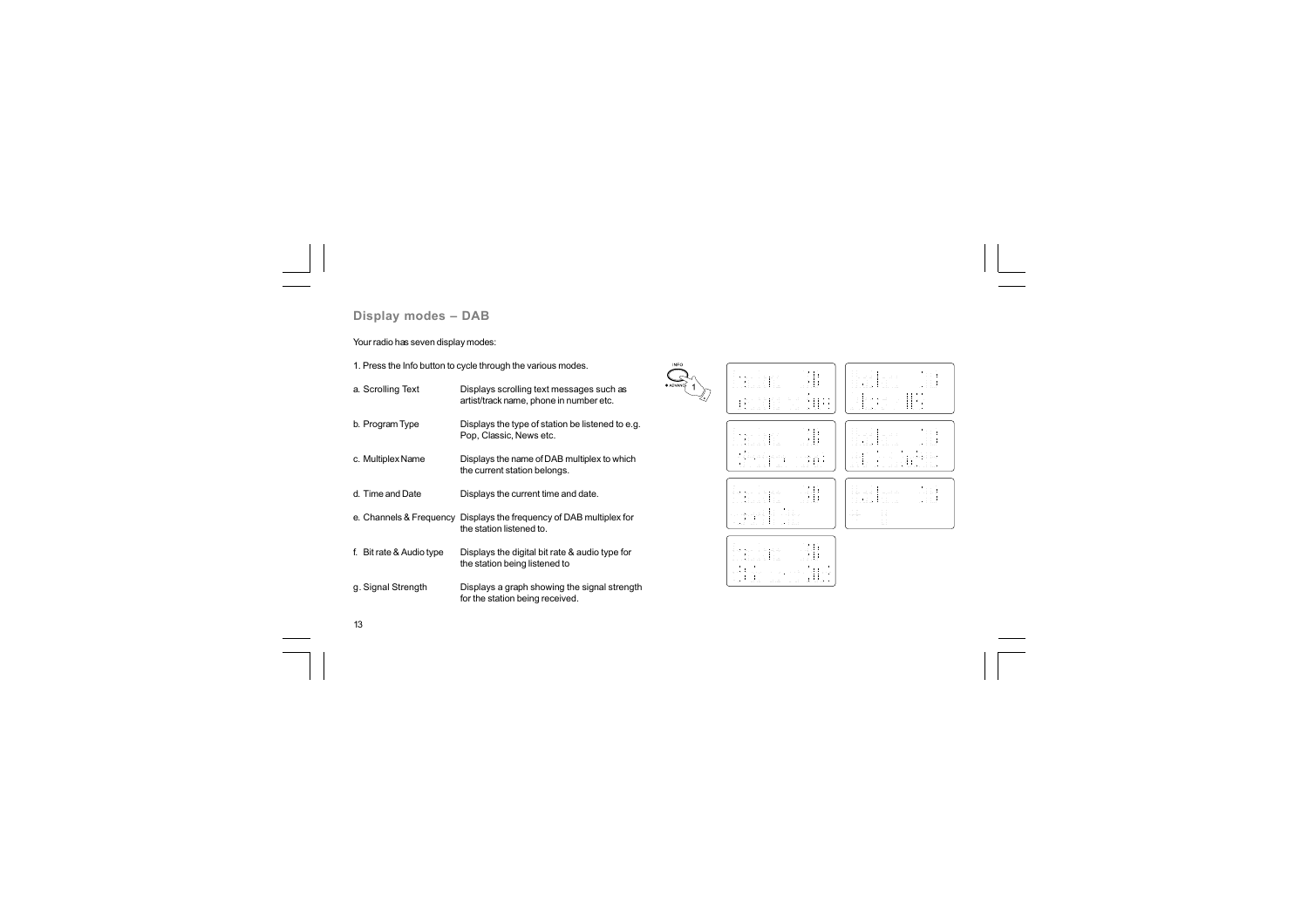# **Finding new stations – DAB**

As time passes new stations may become available. To find new stations proceed as follows:

1. Press and release the Autotune button. The display will show "Scanning". Your radio will perform a scan of the DAB frequencies. As new stations are found the station counter on the right-hand side of the display will increase and stations will be added to the list.

AUTOTUNE  $\frac{1}{2}$ æľ Ŧ m 

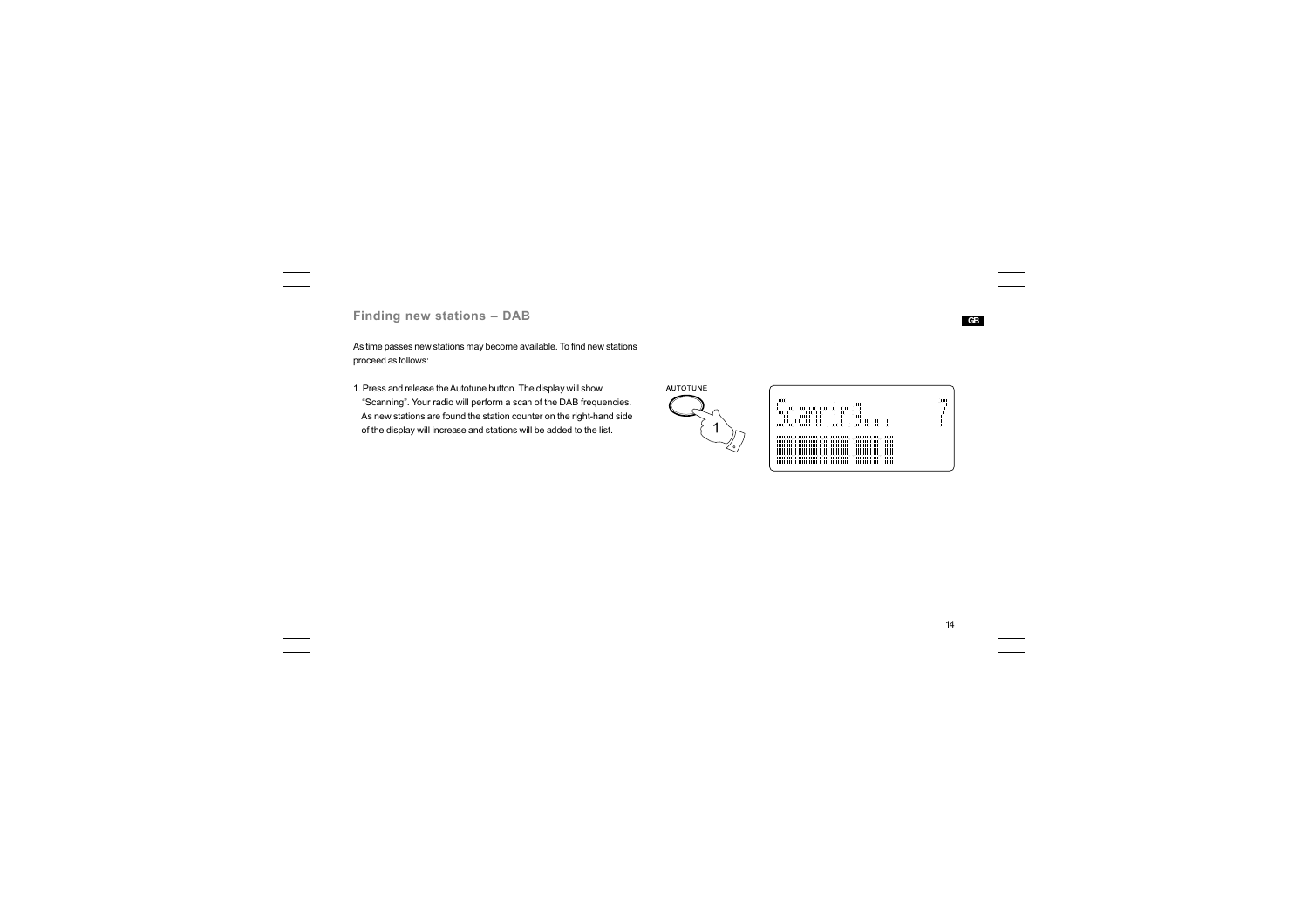## **Manual Tuning – DAB**

15

Manual tuning allows you to tune directly to the various DAB Band III channels.

- 1. Press and hold the Info button to enter the advanced setting menu.
- 2. Press either the Tuning Up/Down button until the display shows "Manual tune".
- 3. Press the Select button. Press either the Tuning Up/Down button to adjust the required DAB channel.
- 4. Press and release the Select button to select the required DAB channel. The clear unfilled rectangle indicates the minimum signal level required for satisfactory reception. The signal strength bar will go up and down showing the changing signal strength as you adjust the telescopic aerial on your radio.
- 5. When a DAB signal is found, the display will show the name of the DAB multiplex. Any new radio stations found will be added to the list stored in the radio.
- 6. Press and release the Select button to return to normal tuning.

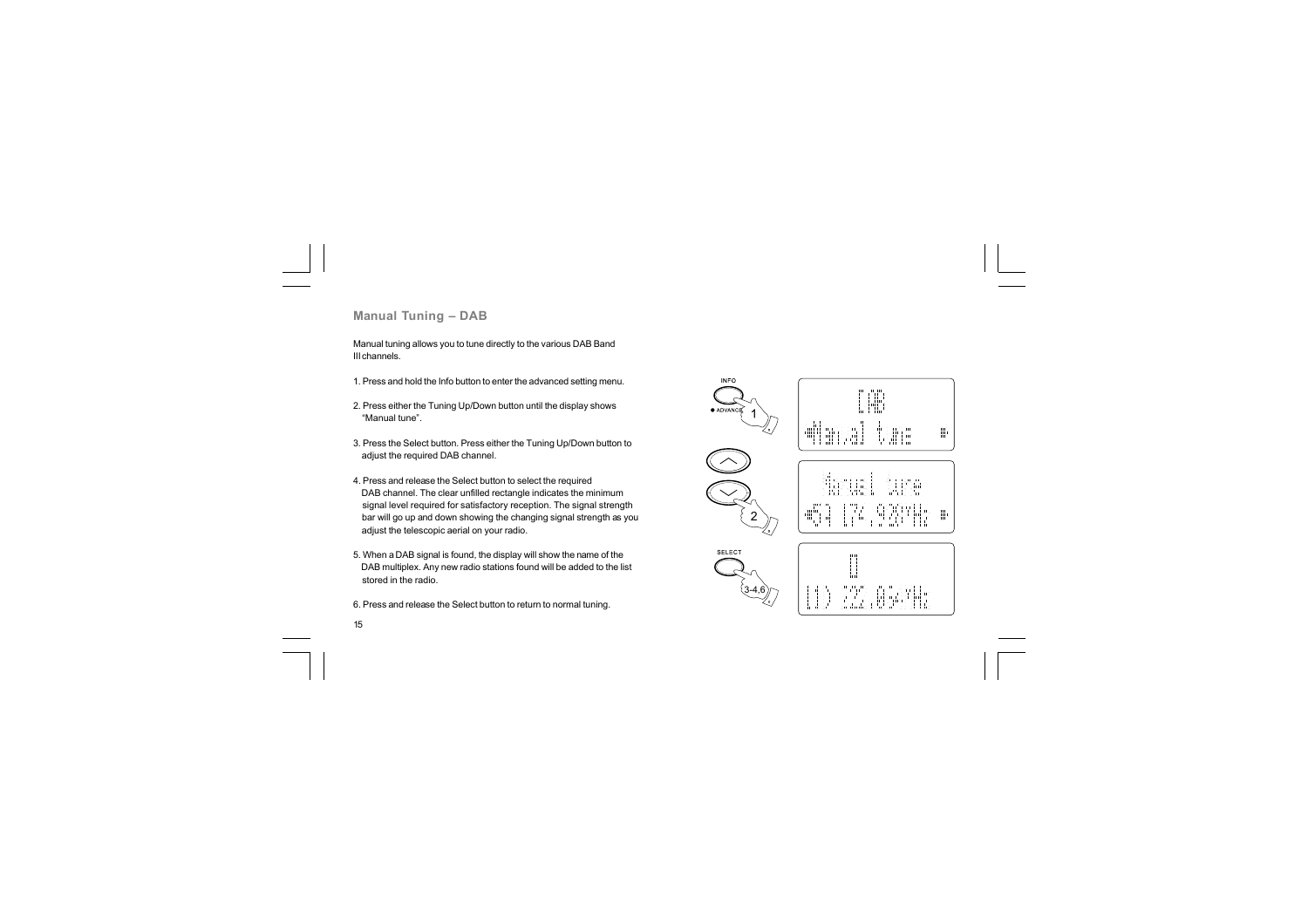## **Dynamic Range Control settings – DAB**

Dynamic Range Control (also known as DRC) can make quieter sounds easier to hear when your radio is used in a noisy environment.

1. Press the Power On/Off button to switch on your radio.

2. Press and hold the Info button. The display will show "Station list".

3. Press the Tuning Up/Down buttons until the display shows "DRC value".

4. Press and release the Select button to enter the setting.

5. Press the Tuning Up/Down buttons to select the required DRC setting (the default is 0). DRC 0 – DRC is switched off, Broadcast DRC will be ignored. DRC 1 – DRC is set as sent by broadcaster.

DRC 1/2 – DRC level is set to 1/2 that sent by broadcaster.

6. Press and release the Select button to confirm the setting. The display will return to normal tuning mode.

#### Note:

Not all DAB broadcasts are able to use the DRC function. If the broadcast does not support DRC, then the DRC setting in the radio will have no effect.



16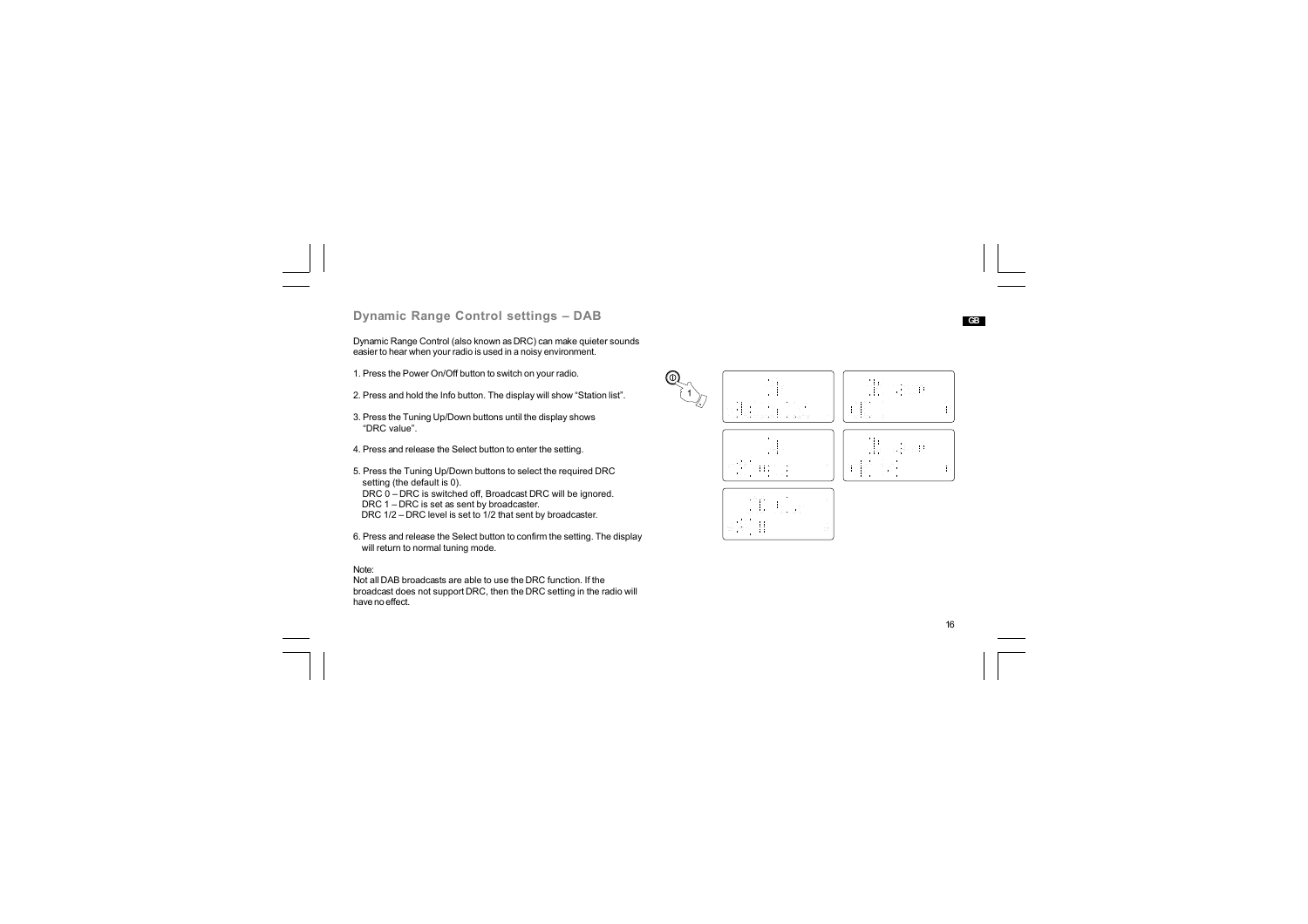**Operating your radio – FM**

1. Carefully extend the telescopic aerial.

2. Press the Power On/Off button to switch on your radio. The display will show "Welcome to Digital Radio" for a few seconds.

3. Press the Band button to select the FM band.

4. Press and release the Select button until the display shows "Auto tune <>".

5. Press the Tuning Up button. Your radio will scan from the currently displayed frequency in direction upwards and will stop scanning when it finds a station of sufficient strength.

6. The display will show the frequency of the signal which has been found. If RDS information is available, after a few seconds the display will show the radio station name. The display will also show "St" and "RDS" on the upper line if the station is received with stereo and RDS information.

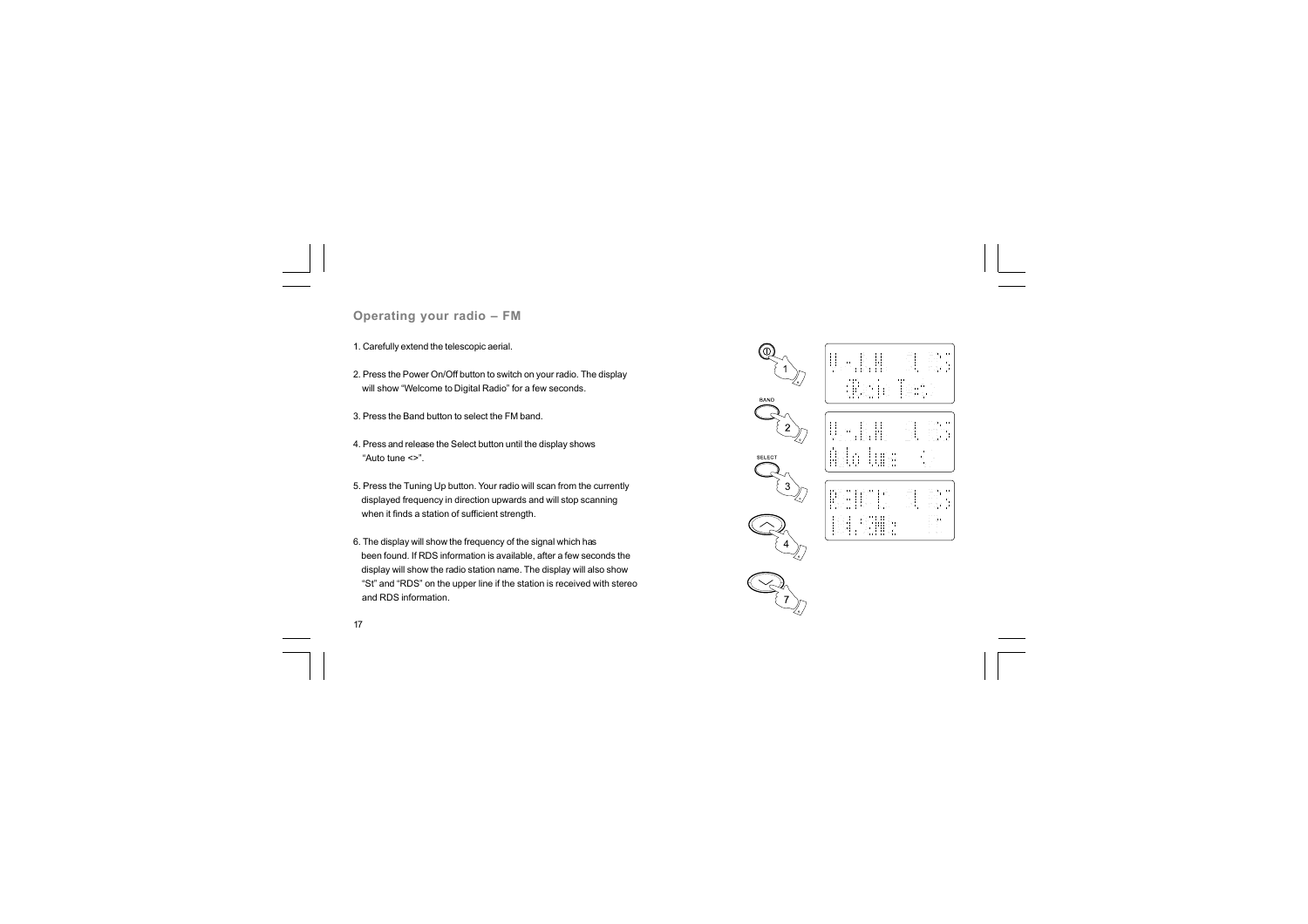7. Press the Tuning Down button to scan the FM band in a downwards direction (high frequency to low frequency).

8. When the end of the waveband is reached your radio will recommencing tuning from the opposite end of the waveband.

9. Adjust the Volume control to the required setting.

 $\overline{\overline{\phantom{a}}\phantom{a}}$ 

10. To switch off your radio press the Power On/Off button.

 $\begin{array}{c|c}\n18 \\
\hline\n\end{array}$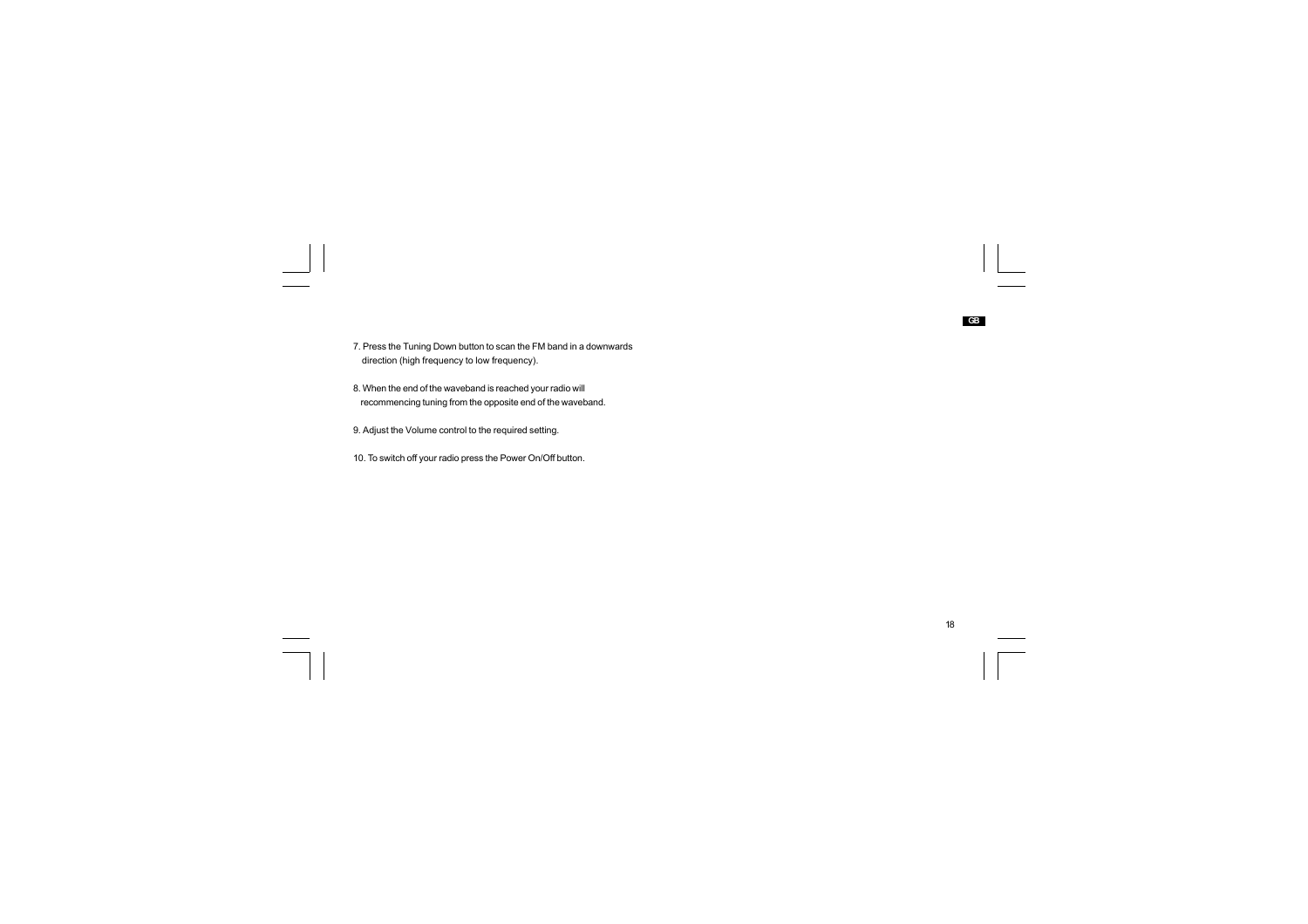**Manual tuning – FM**

1. Press the Power On/Off button to switch on your radio.

2. Press the Band button to select the FM band. Fully extend the Telescopic aerial.

3. Press and release the Select button until the display shows "Manual tune < >".

4. Press either Tuning Up or Down button to tune to a station. The frequency will change steps of 50kHz. Pressing and holding one of the buttons will advance the frequency selection several times each second.

5. When the end of the waveband is reached the radio will recommence tuning from the opposite end of the waveband.

6. Adjust the Volume control to the required setting.

19 7. To cancel the Manual Tune option, press and release the Select button again sot that the display shows "Auto tune <>".

**BAND** 3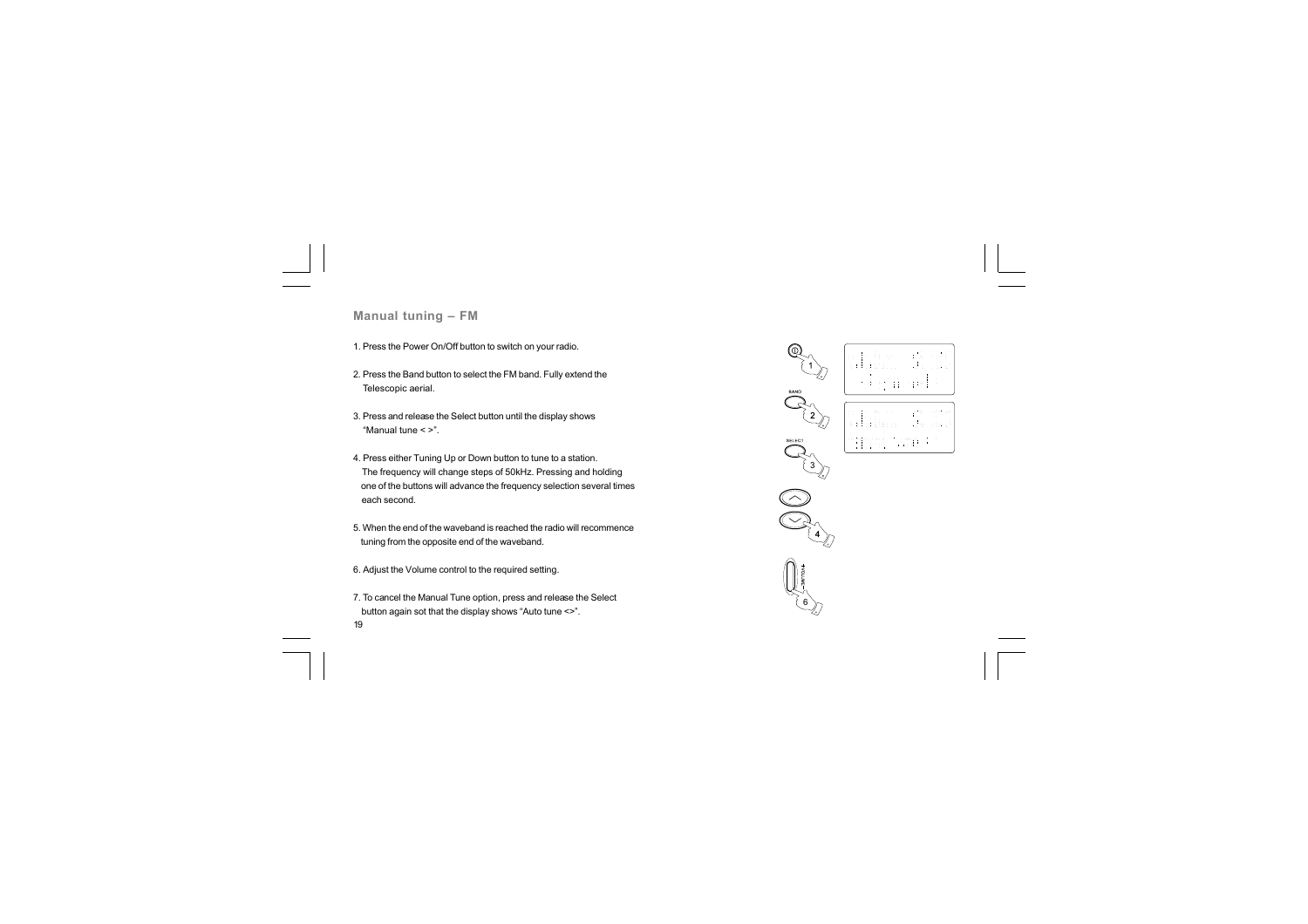**Display modes – FM**

In FM mode the bottom line of the display can be set any of four display options.

1. Press the Info button to cycle through the various options.

- a. Radio text Displays scrolling text messages such as artist/track name, phone in number etc.
- b. Program type Displays the program information for the station being listened to e.g. Pop, Classic, News, etc.

c. Time and date Displays the current time and date.

d. Displays the frequency of the station being listened to. Frequency

Note:

These FM mode information displays are only available when the radio is able to receive RDS information from the broadcaster.

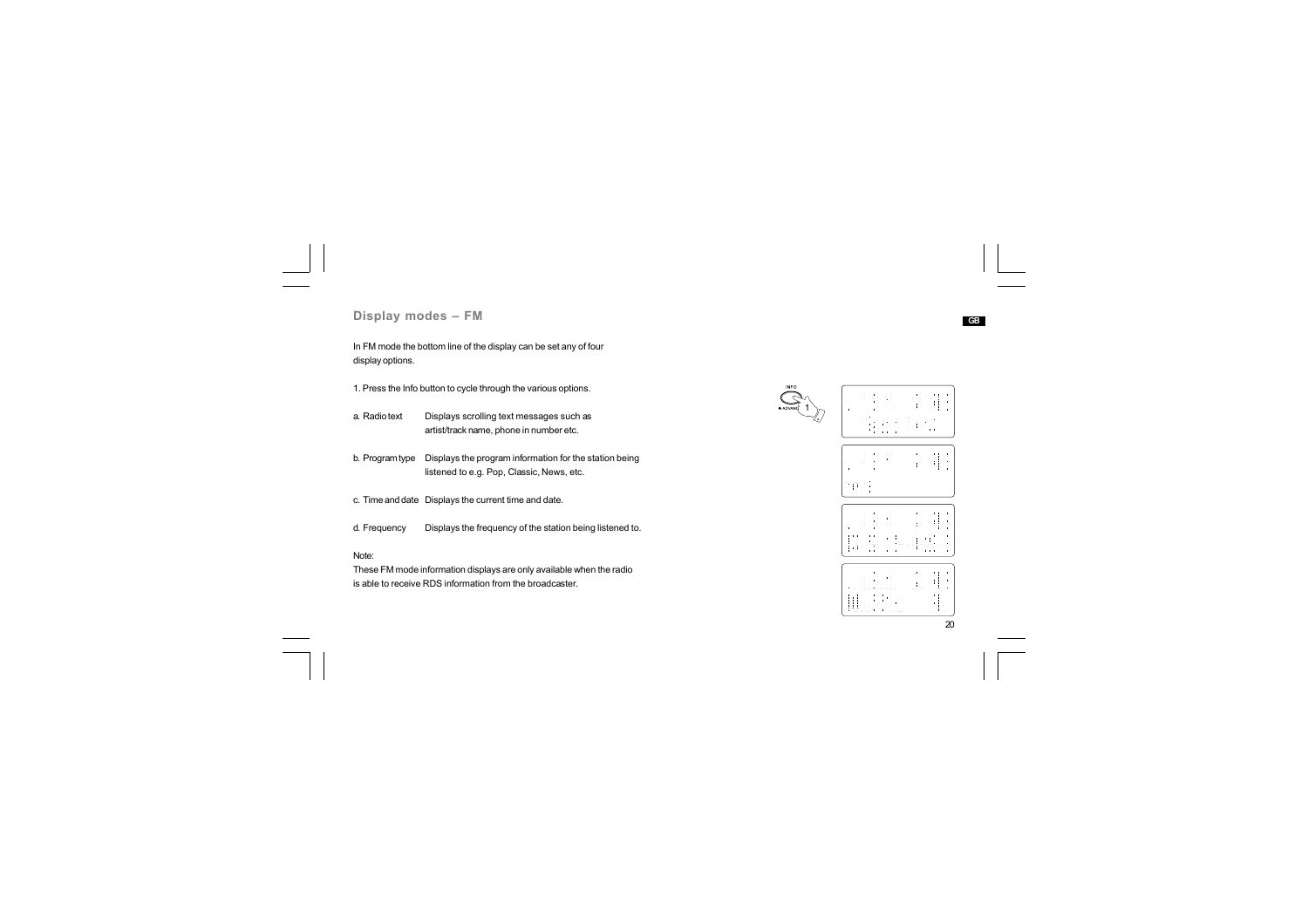**Presetting stations – DAB and FM**

There are 5 memory presets for each of the two wavebands.

1. Press the Power On/Off button to switch on your radio.

- 2. Tune to the required station as previously described.
- 3. Press and hold the required Preset button until the display shows, for example, "Preset 1 stored". The station will be stored under the chosen preset button. Repeat the procedure for the remaining preset.
- 4. Stations stored in the presets may be overwritten by following the above procedure.





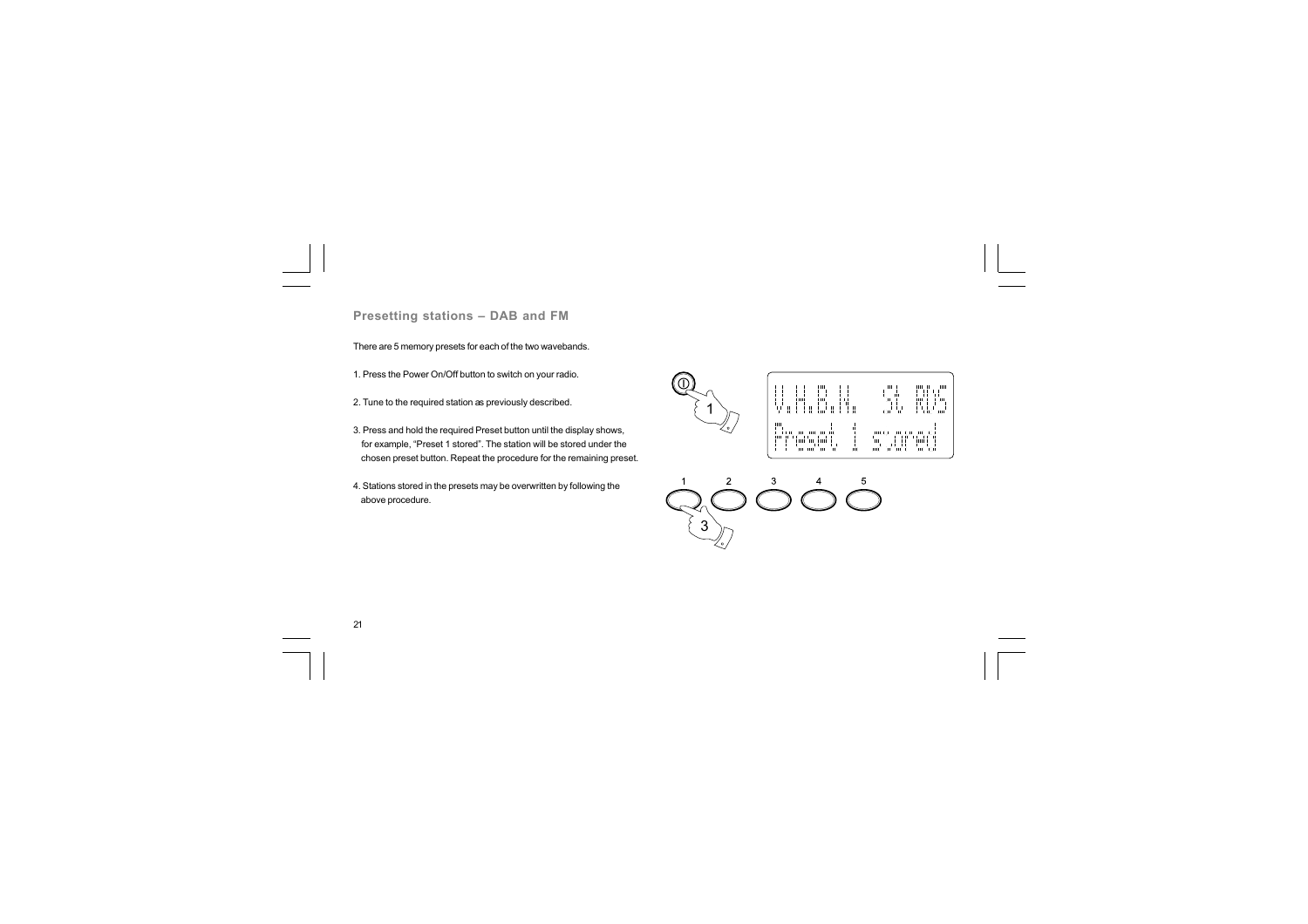**Recalling a preset – DAB and FM**

1. Press the Power On/Off button to switch on your radio.

2. Select the required waveband.

3. Momentarily press the required Preset button. Your radio will then tune to the station stored in preset memory.<br>  $\{2\}$ 







**GB**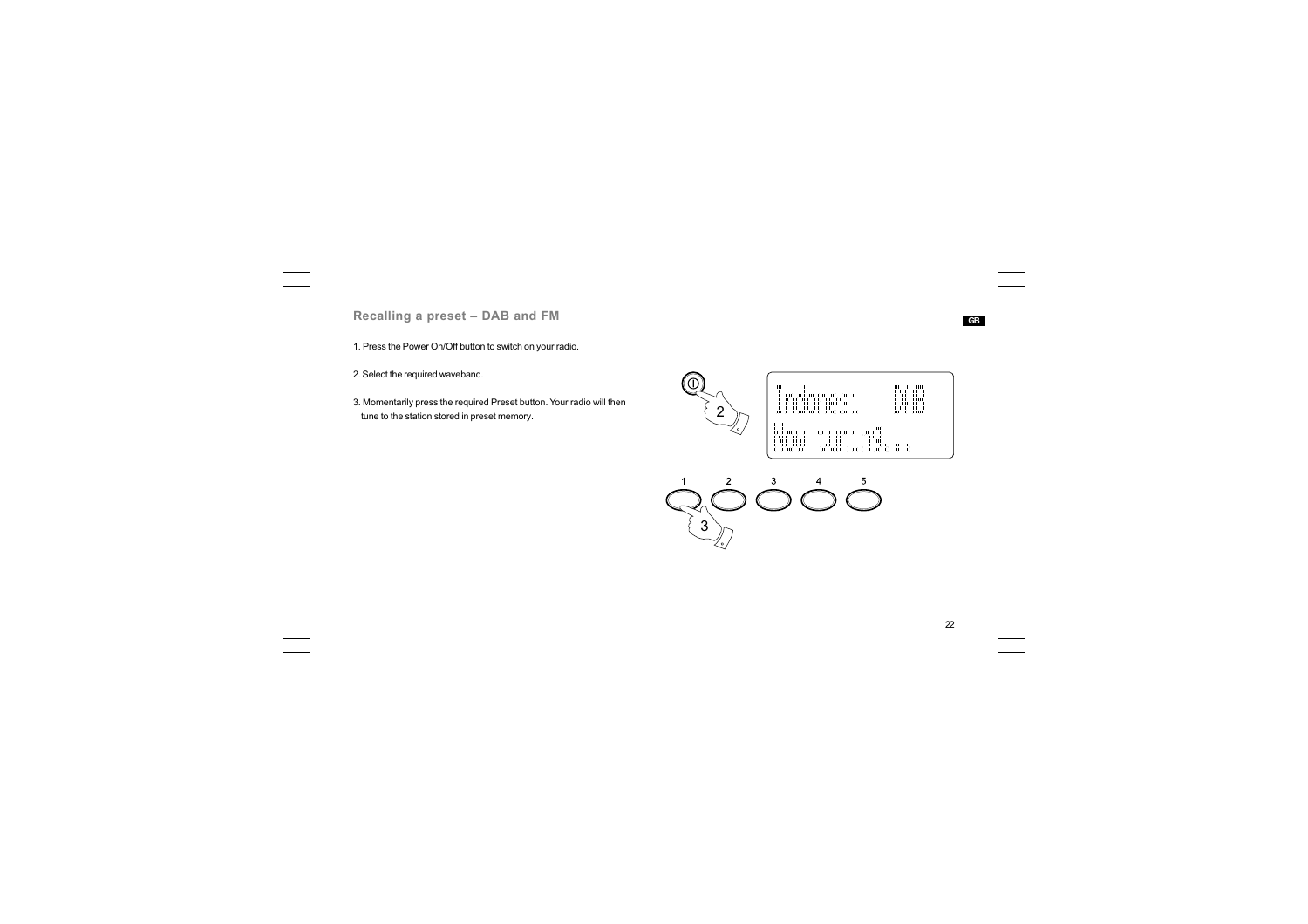# **Stereo / Mono setting – FM**

Your radio will play stereo broadcasts in stereo (via headphone) so long as the received signal is of adequate strength. However, as a stereo signal becomes weaker the audio signal will become poorer. It may be preferable to force the radio to play the station in mono in order to reduce the level of audio noise.

- 1. Press the Power On/Off button to switch on your radio. Tune to the required FM radio station as previously described.
- 2. Press and hold the Info button to enter the advanced setting.
- 3. Press the Tuning Up/Down buttons until the display shows "Mono Override" on the lower line. Press the Select button. The lower line will show "Override Off" if the radio is in the Auto-Stereo mode.



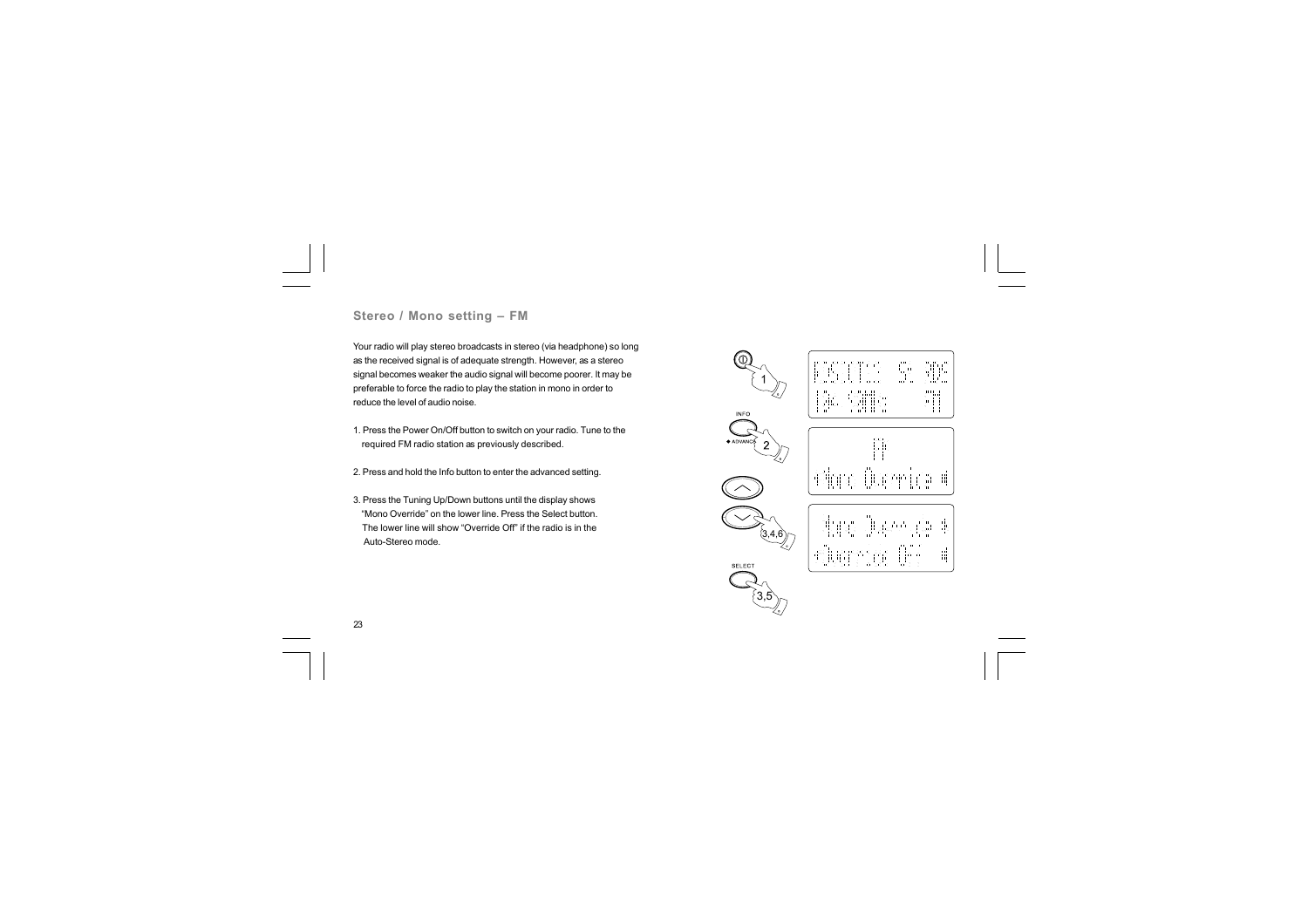- 4. Press the Tuning Up/Down button to switch on the Mono-Override. While this setting is engaged, the radio will play the current station in mono whether listening via headphones or the loudspeaker. Mono Override is a temporary setting and is applied to the currently tune station only. It is cancelled automatically by tuning to another radio station.
- 5. If you wish to cancel Mono-Override while listening to the currently tune radio station, press and hold the Info button and press the Tuning Up/Down buttons until the display shows "Mono Override" on the lower line. Press the Select button. The lower line will show "Override On" if the radio is in the Mono-Override mode.
- 6. Press the Tuning Up/Down button to switch off the Mono-Override. The radio will play the current station in stereo through headphone if the signal is sufficiently strong.

24

 $\overline{1}$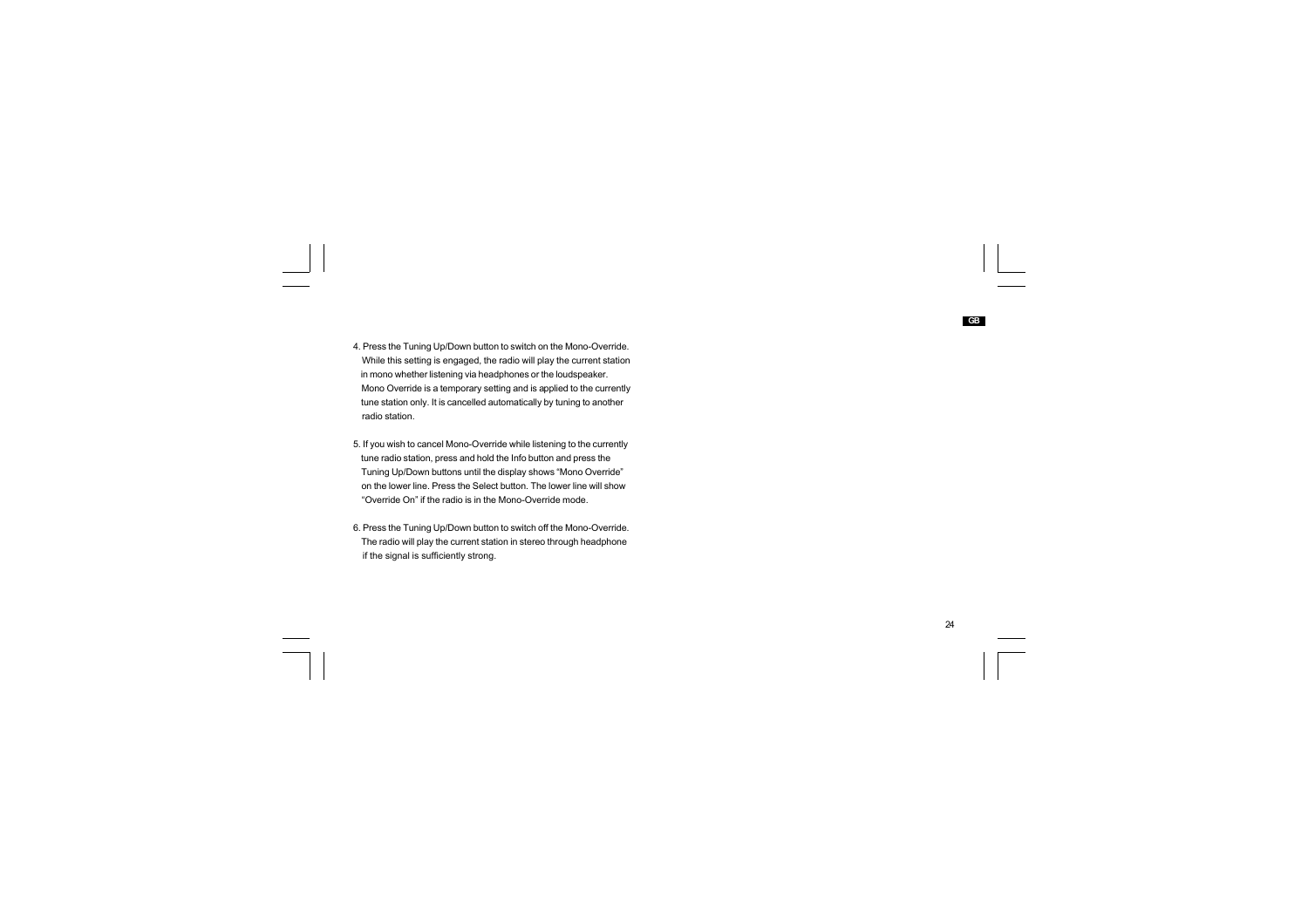## **Scan sensitivity setting – FM**

Your radio will normally scan for FM broadcasts which are strong enough to give good reception. However, you may wish the Auto-scan function to also be able to find weaker signals, possible from more distant radio transmitters. Your radio includes a local / distant option for the Auto-scan function.

- 1. Press the Power On/Off button to switch on your radio.
- 2. If needed, press the Band button to select the FM band.
- 3. Press and hold the Info button until the display shows "Mono Override" on the lower line.
- 4. Press and release the Tuning Up or Down buttons until the display shows "FM Scan Zone" then press the Select button to enter the scan zone setting.



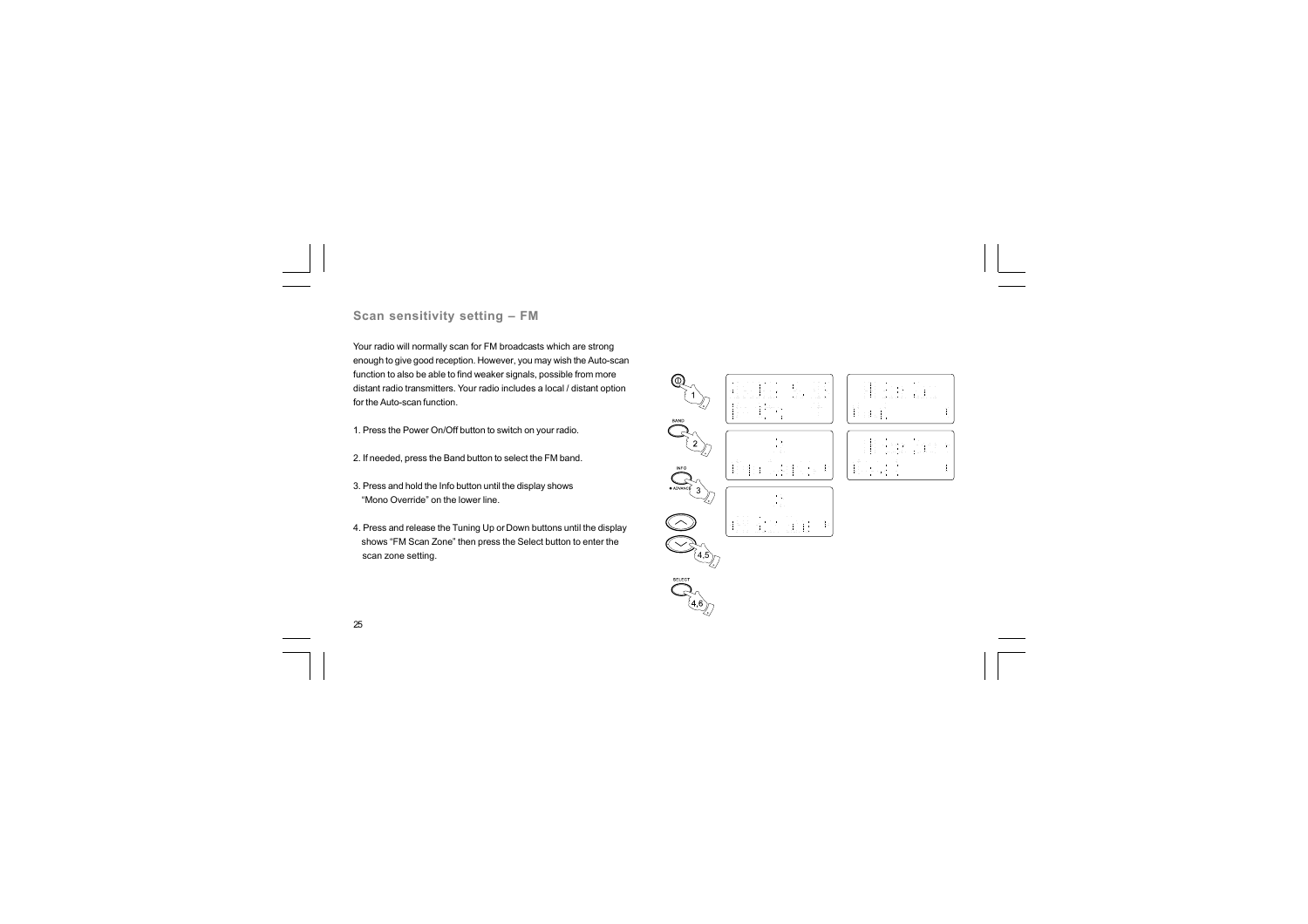5. Press the Tuning Up or Down buttons to switch between Local and Distant options on the lower line of the display. The Distant option will allow the radio to find weaker signals when scanning.

6. Press the Select button to confirm your selection. The radio will then revert to the normal information display. The Local or Distant setting is stored in the radio and remains in force until changed or until a System Reset.

#### Note:

 $\Box$ 

The initial setting (out of the box, or after a System Reset) causes the radio to ignore weak (distant) signals.

 $\overline{1}$ 

**GB**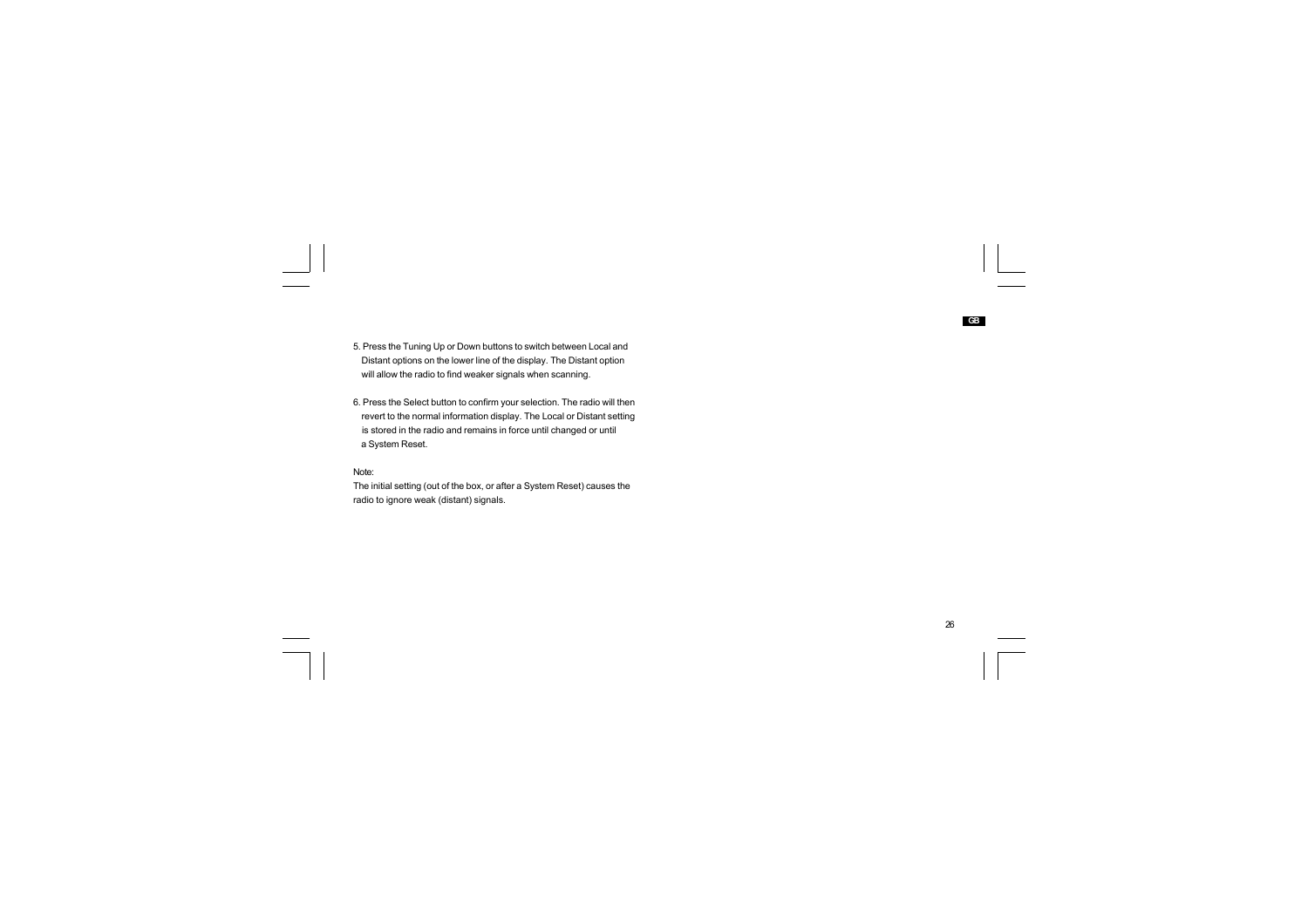#### **Software version**

The software display cannot be altered and is just for your reference.

- 1. To view the software version on the display press and hold the Info button to enter the menu.
- 2. Repeatedly press the Tuning Up/Down button until "SW version" appears on the display.
- 3. Press the Select button and the version number will appear on the display. After a few seconds the display will revert to the normal display mode.



 $\sqrt{2}$ 

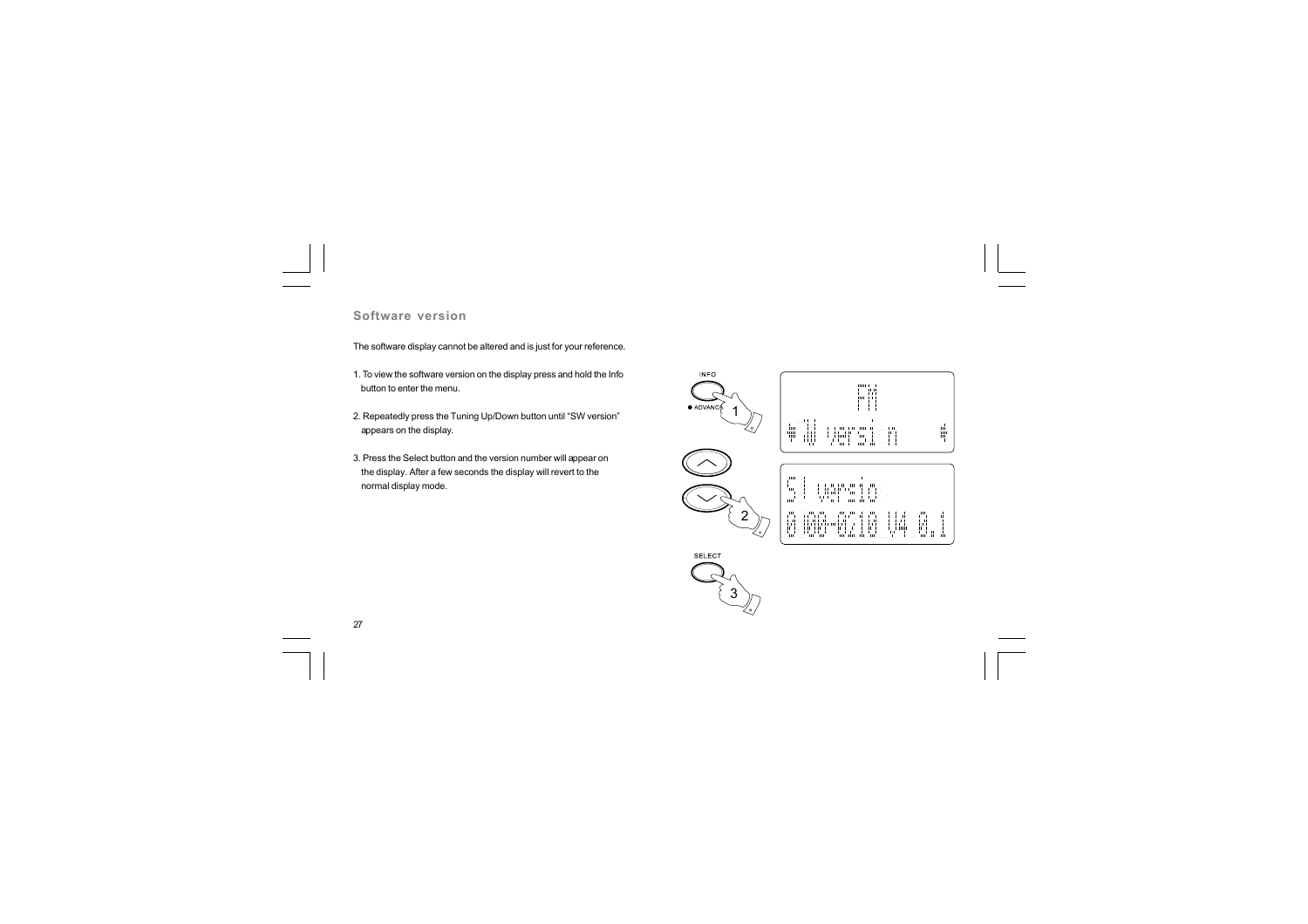## **System reset**

If your radio fails to operate correctly, or some digits on the display are missing or incomplete carry out the following procedure.

- 1. Press and hold the Info button for 2 seconds to enter the menu.
- 2. Repeatedly press the Tuning Up/Down button until the display shows "Factory Reset", the press the Select button.
- 3. If you wish to perform the reset operation, press the Select button one more time. A full reset of your radio will be performed. All presets and station lists will be erased.
- 4. After a system reset a scan of the DAB band will be performed. In case of malfunction due to electrostatic discharge, reset the product (reconnection of power source may be required) to resume normal operation.

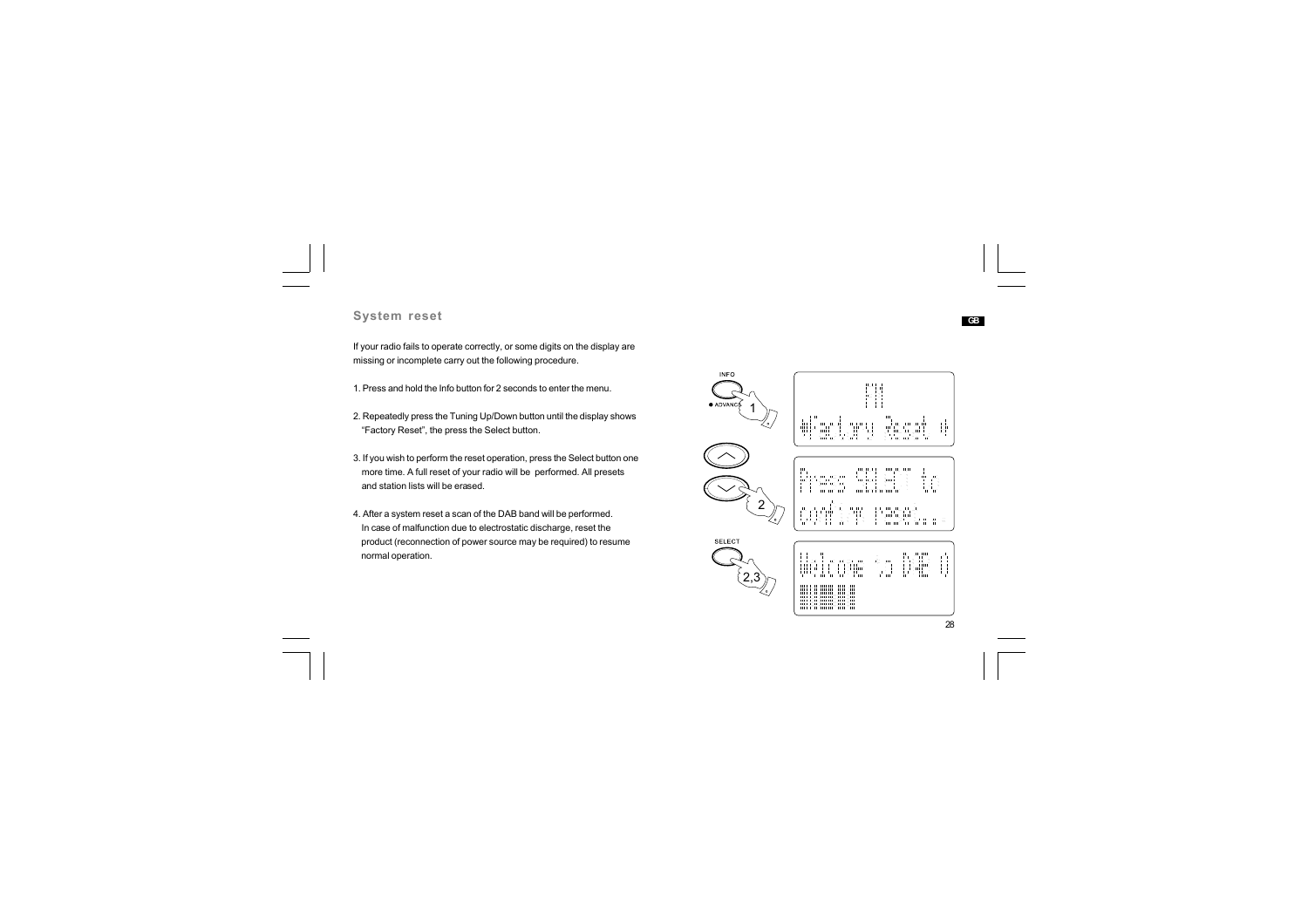# **Headphone socket**

# **Display backlight**

A 3.5mm Headphone Socket located on the left hand side of your radio is provided for use with either headphone or an earpiece. Inserting a plug automatically mutes the internal loudspeaker.

#### *IMPORTANT:*

Excessive sound pressure from earphones and headphones can cause hearing loss.

1. When using on batteries, the display backlight will be switched on for approximately 12 seconds when any button is pressed.

2. When your radio is powered by AC mains the display backlight will always be on when the radio is switched on.



 $\overline{1\Gamma}$